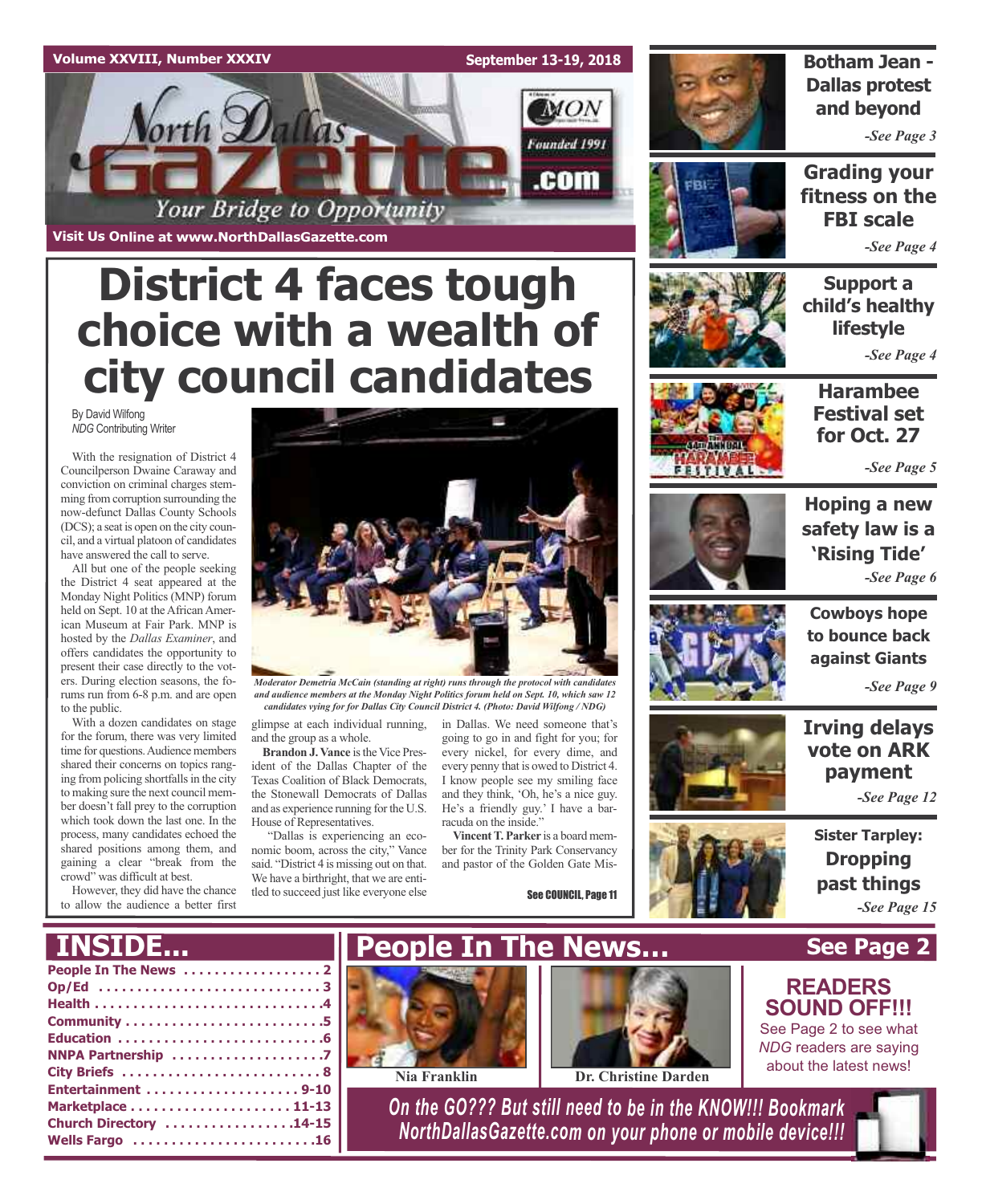## **People in the News www.NorthDallasGazette.com**

that."

formance.

to wear a swimsuit," she said. "I'm more than just

Through her social impact initiative, Nia will bring her passion for music and performance to advocate for the inclusion of arts as an important part of education. For the talent portion of the competition, Nia chose a classical vocal per-

Nia is a graduate of The University of North Carolina School of Arts where she majored in music composition. Along with the coveted title of Miss America 2019, Nia won a \$50,000 scholarship to con-

## **Nia Franklin**

By Stacy M. Brown NNPA Contributor

The genius, intelligence, beauty and spirit of Black women, which continues to transform the world, shined brightly again Sunday as Nia Franklin became the first Miss America in the post-swimsuit era.

"It took a lot of perseverance to get here," Franklin, the freshly crowned beauty queen, said after her win. "I want to thank my beautiful family, my mom and my dad, who is a survivor of cancer."

An opera singer, Franklin is a native of Winston-



Salem, North Carolina and earned her master's degree in music composition from UNC School of the Arts, according to her biography as reported by CNN.

She moved to New York after being accepted at the

Kenan Fellow program at Lincoln Center Education in Manhattan.

During the competition, Franklin described how music helped her find her identity.

"I grew up at a predominately Caucasian school and there was only five percent minority, and I felt out of place so much because of the color of my skin," Franklin said. "But growing up, I found my love of arts, and through music that helped me to feel positive about myself and about who I was." *Miss A merica pageant*

Her win set Twitter and all of social media ablaze.

"Congratulations to our new Miss America," famed radio and television personality Donnie Simpson said. "Nia Franklin represented New York and won the crown last night. She's obviously very smart, very talented and absolutely stunning. I'm so proud."

Another popular radio show host, Michael Lyle, Jr., also couldn't contain his joy for Franklin.

"Huge congratulations. Well-deserved and another reason why Black Girls Rock," Lyle said.

Dr. Benjamin F. Chavis, Jr., the president and CEO of the National Newspaper Publishers Association – the trade organization that represents 220 African American-owned newspapers

across the country – said Franklin's win is just another statement on the outstanding achievements of Black women today.

"The NNPA Congratulates 2018 Miss America, Nia Franklin. The genius, intelligence, beauty and spirit of Black women impact and transform the world," Chavis tweeted.

Franklin, who plans to advocate for the arts during her tenure as Miss America, told reporters that she was also happy that the swimsuit competition – which had been part of the overall contest throughout its 92 year history – had been discontinued.

"I'm happy I didn't have

sity.

## **Dr. Christine Darden**

The Frontiers of Flight Museum will celebrate the accomplishments of women in STEM-related fields with the launch of its inaugural Women's Network brunch featuring retired NASA mathematician and aerospace engineer Christine Darden, Ph.D. on Tuesday, Sept. 18 at 11 a.m. Dr. Darden is one of the trailblazers featured in the 2016 book by Margo Lee Shetterly, Hidden Figures: The Story of African-American Women Who Helped Win the Space Race.

The 2016 best-seller inspired the hit 20th Century



Fox movie of the same name, featured the lives of groundbreaking African-American women who overcame segregation and discrimination in the 1960s to play integral roles in the space program throughout their careers. Dr. Christine Darden is featured in Shetterly's book she was hired at NASA in 1967 as a Computer/Data Analyst, and over the course of her career became the first African-American woman promoted into the Senior Executive Service at the NASA Langley Research Center.

"We are honored to have Dr. Darden as the guest speaker for the Frontiers of Flight Museum's Women's Network event," said Cheryl Sutterfield-Jones, President and CEO, Frontiers of Flight Museum. "The Museum's Women's Network is a leadership group that provides mentorship and support of the

Frontiers of Flight Museum's STEM education mission and advocates community involvement. Dr. Darden's message inspires other young women to flourish in aviation, space exploration, and all STEM careers."

Darden will discuss her life and NASA career. She was born in the small town of Monroe, North Carolina, the youngest of five children, and went on to earn a Bachelor of Science in Mathematics Education from Hampton University, a Master of Science in Applied Mathematics from Virginia State University, and a Doctor of Science in Mechanical Engineering from George Washington Univer-

After joining NASA as a Computer/DataAnalyst, Darden served as the Director of the Aero Performing Center Program Management Office, as Senior Program Manager in the High-Speed Research Program Office, as the Langley Assistant Director for Planning, and at her retirement, was the Director of the Office of Strategic Communications and Education Branch. During her career, Darden authored over 57 technical papers and articles and was an internationally recognized expert in highspeed aerodynamics and sonic boom research.

Darden has earned numer-

ous honors, including two NASA Medals--one for her work and leadership of the Sonic Boom Program, and the other for her active involvement in working with and encouraging students to pursue careers in math and science. She has also received the Black Engineer of the Year Outstanding Achievement in Government Award and the Women in Science and Engineering Lifetime Achievement Award.

tinue her education.

Individual patron tickets are \$50 and \$500 based on availability. For more information visit www.flightmuseum.com/product/womensnetwork-darden-brunch-tickets/.

## **NDG Readers Sound Off...**

## **NNPA Exclusive: Cosby spokesman salutes Geoffrey Owens, slams Hollywood**

You know these boycotts of products and items dont hurt those that people boycotting intend to hurt. Cosby isnt hurt, he he swimming in cash from a million other products, head honchos at nike wont go hungry, it's the smaller, lesser known people who suffer for things beyond their control.

-- Felicia Divina

The woman who filmed

him on her cell phone and trashed him has expressed regret for what she did. So many nasty people in this country.

*-- Bev Ann Cortese*

### **Advertising with Black Press is key to victory for Democrats according to Rep. Jim Clyburn**

Complete Nonsence The Democratic Priorities are #1 White Women #2 Gays and #3 Illegal Immigrants, The concerns of Black people are not even on their radar...….FK Jimmmy. *-- Marcus Knight*

Why should the democrats support the black press when they don't support black businesses themselves? when they have their yearly conventions. where do they have them in. white owned hotels.as if though their is no black

*-- realist*

### **On the death of Botham Jean**

owned hotels.

Y'all are reporting that the female officer entered the wrong apartment and accidentally shot a 26 year old black man and is being charged with manslaughter...

WRONG...they use to DATE.....THAT'S MUR-DER ALL DAY LONG... INVESTIGATE THAT *-- Sandly*

*(Editor's note: These are comments received regarding the shooting of Botham Shem Jean, 26, of St. Lucia; reportedly shot by Dallas Police Officer Amber Guyger. However, according to the family attorney and police officials the two did not know each other.)*

**To share your opinion visit NorthDallasGazette.com**



*2 | September 13-19, 2018 | North Dallas Gazette*

*For the 411 in the community, go to www.northdallasgazette.com*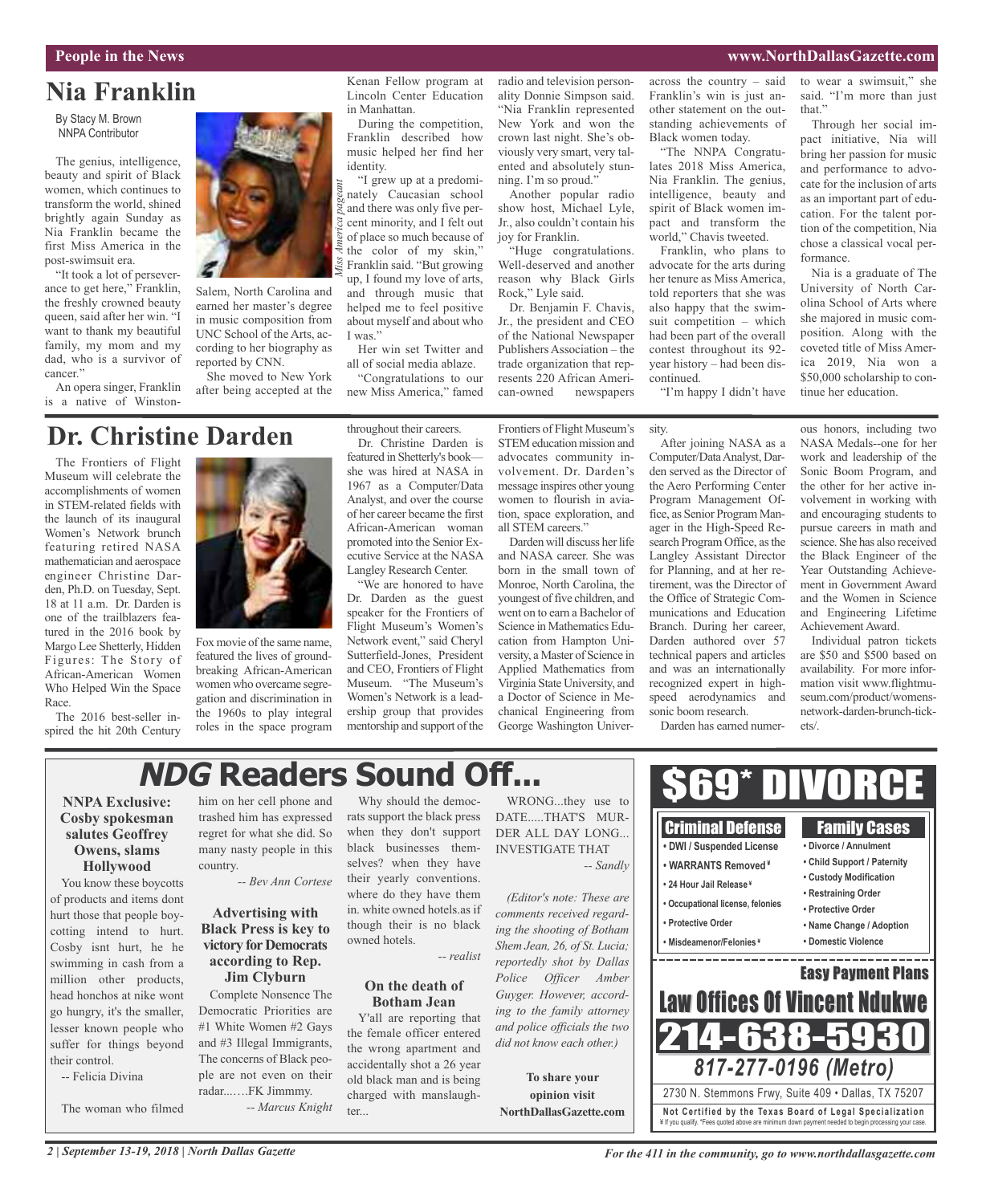### **www.NorthDallasGazette.com Op-Ed**



P.O. Box 763866 - Dallas, Texas 75376-3866 Phone: 972-432-5219 - Fax: 972-509-9058

*"Do what you say you are going to do ... when you say you are going to do it."*

**Publisher's Office:** publisher@northdallasgazette.com

**Sales Department:** marketing@northdallasgazette.com 972-509-9049

**Editorial Department:** editor@northdallasgazette.com

## **Online:**

www.NorthDallasGazette.com www.twitter.com/NDGEditor www.facebook.com/NorthDallasGazette www.pinterest.com/NDallasGazette www.instagram.com/NorthDallasGazette

## STAFF

**Religious/ Marketing Editor** *Shirley Demus Tarpley ("Sister Tarpley") NDG* **Senior Columnist** *Ed Gray* **Columnist** *A.D. Jenkins* **Contributing Writers** *Tiffany Gilbert Jackie Hardy Rachel Hawkins*

**Chairman Emeritus** *Jim Bochum 1933 – 2009*

**Published By** *Minority Opportunity News, Inc.*

> **Editor** *Ruth Ferguson*

**Web Master** *Todd Jones*

**Community Marketing** *Nadina Davis*

**Account Executive** *Ana Camacho LaRoyce Jones*

*Angela Loston Jacquinette Murphy Dwain Price Terri Schlichenmeyer Nicole Scott David Wilfong*



## **Botham Jean - Dallas protest and beyond**



Today we grieve the death of yet another black man in America. Say his name, it is Botham Shem Jean.We must not simply let it become just another name attached to a hashtag, like so many innocent black men killed in the age of social media.

In our grief, we are also angered by what appears to be a massive foul-up of Titanic proportions. How many black folks will die at the hands of the police state before they are held accountable for their actions?

Dallas Police OfficerAmy Guyger is an example of what is wrong with policing in America. The police state exists and operates with impunity inAmerica, both in the streets and even in the living room ofBlackAmerica. How

can a trained policewoman make such a grave mistake, resulting in the death of one of our finest citizens?

By now we have heard many rumors regarding Botham Jean's death, and the truth is more frightening than the rumors. What we do know is a policewoman killed a black man, and it appears the Dallas Police Department has not operated at its best. The Dallas Police Department in the guise of the Texas Rangers wrote an affidavit, which might make it difficult to gain a manslaughter charge by the Grand Jury.

The affidavit paints a picture of an accident. While reading the affidavit, I thought "did Amy Guyger's lawyers write an opinion piece?" This affidavit looks like the work of a carefully prepared paper which required three days to write. The same amount of time between the shooting and her arrest.

This is Dallas County, no matter how many marches are held by the activist community, grand juries will decide the fate of the myopic nearsighted, policewoman lost in her own apartment building. A jury of her peers probably constituted primarily of Euro-Americans. Will they choose to be sympathetic to a black male immigrant, or a white policewoman? To which side do you think Justice will lean? Meanwhile, city officials

such as Mayor Mike Rawlings, who lectured us the week before on the sins of poverty, took two days to utter a word regarding his police department's actions which took an innocent life. He probably would have answered sooner, but it is not election time.

The silence of the lambs came from our black elected leadership with their delay in responding. They took cues from the Mayor and stood silently while the masses, created a narrative of their own.The biggest loser in this political charade of opportunism was the Chief of Police, Renee Hall. In a time which demanded leadership, she instead punted to the Texas Rangers.

At the end of the day, it is left up to us to determine whether Dallas County will continue in the light of justice, as it did with the Roy Oliver verdict for the murder of Jordan Edwards. Or will it only go back to the dark side of injustice, and letAmy go free.

We must mobilize and strategize to ensure Botham Shem Jean's death means something. Otherwise, he will become the latest hashtag of American injustice.

I am Ed Gray, and this is Straight Talk.

*Ed Gray, the host of The Commish Radio Show airing Saturdays 1-3 p.m. on FBRN.net, can be reached at eegray62@att.net.*

## **Black Political Excellence**

By Julianne Malveaux NNPA Columnist

Senators Corey Booker (D-NJ) and Kamala Harris (D-CA) used their time wisely in their questioning of Supreme Court nominee Brett Kaveaugh, the elusive man whose hidden documents would perhaps disqualify him from the court. Booker went out on a

limb to defy Senate protocol and release so-called confidential emails from Kavenaugh.

Harris also pushed Kavenaugh hard, and left him speechless when she asked him if he knew of any laws "that the government has the power to make over the male body?" I whooped when she asked the question, appreciating the point she was making. Kavenaugh could not answer. He simply mumbled and fumbled.

Most of the Democrats brought their "A" game to these hearings, but I'm lifting up Booker and Harris because they are examples of Black political excel-

## lence. They weren't the only recent examples of Black po-

litical excellence. In Florida, the underfunded Andrew Gillum, the only non-millionaire in the race for governor, pulled out an unexpected victory as Democratic nominee. While he didn't have the money that his rivals had, he had an army of amazing volunteers who combed the state mobilizing voters.

The Tallahassee mayor who backed Hillary Clinton in the 2016 Presidential race was boosted by a late endorsement from Senator Bernie Sanders and critical campaign dollars from billionaires Tom Steyer and George Soros. His victory was close, but it wasn't a squeaker. And he vanquished former Congresswoman Gwen Graham, daughter of a former governor and part of a political dynasty.

What has been most impressive about Gillum, though, has been his eloquence and self-possession

in the wake of his victory. Congressman Ron DeSantis, the despicable Trump supporter who won the Republican nomination, followed the example of his patron in using racially coded language against Gillum, urging voters not to "monkey up" the state.

In Boston, City Councilor Ayana Pressley defeated 10 term Congressman Michael Capuano. With no Republican opposition, she will be the first African American woman to represent Massachusetts in Congress.

Ignoring advice that she should "wait her turn" before running for Congress, undeterred by the fact that many members of the Congressional Black Caucus endorsed her opponent, Pressley remained focused on her message and amassed an amazing army of volunteers to earn a stunning victory. Excellence.

Stacey Abrams, the Democratic nominee for governor in Georgia is also an example of this excellence. She pulverized her opponent, Stacey Evans, back in June, and is now waging a campaign against another Trump-type opponent.

What is exciting about the Black political excellence is that it also represents a generational changing of the guard. Gillum is 39, Pressley and Abrams, in their early 40s. Booker is 49, and Harris is in her early 50s. This is quite a change from the entrenched political leadership that endorsed Pressley's opponent.

The awful outcome of the 2016 election has emboldened young African Americans to seek public office, against all odds. It's an exciting development in an otherwise gloomy political time, and it ought also be motivation for people to vote in the midterm elations!

*Julianne Malveaux is an author and economist. Her latest book "Are We Better Off? Race, Obama and Public Policy" is available via www.amazon.comfor booking, wholesale inquiries or for more info visit www.juliannemalveaux.com*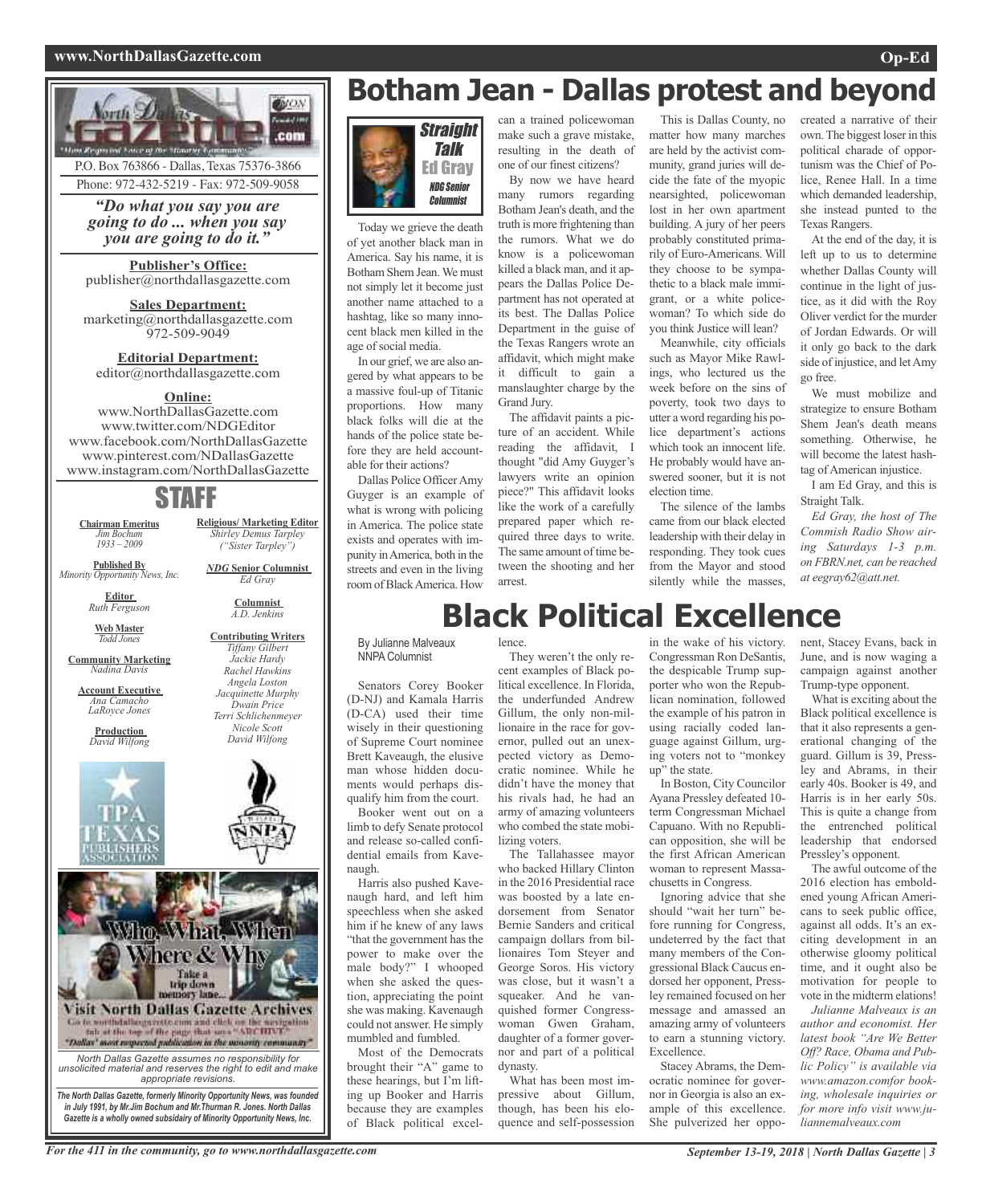## **New app allows users to grade their physical fitness level by FBI standards**

By David Wilfong *NDG* Contributing Writer

On Sept. 5 there was a small meeting at Germany Park between Dallas-based FBI agents and members of the media. The FBI had challenged members of the local press to take their Physical Fitness Challenge, which is administered to applicants seeking a job with the agency.

Recently the FBI released an app to the public which can be downloaded for free and used to compare a personal score against the agency's requirements. The invitation to the media to



*There is a new app available to the public from the FBI which allows potential future applicants, or those simply interested in grading themselves by FBI standards, to prepare for the Physical Fitness Challenge administered as part of the entry process. (Photo: David Wilfong / NDG)*

take the test was done to get the word out on its availability.

"The fit test is administered at several points during the process, and we find this test to be the barrier that creates the most challenge for applicants," said special agent Vicki Marwood, who is also a recruiter for the FBI. "So this is a way to help you be better prepared for this process. We typically see about a 50 percent failure rate when we administer that test."

The test consists of four parts; sit-ups, push-ups, a 300-metersprint; and a mileand-a-half run. Each test is graded on a point system, with applicants needing to score 12 points overall, and at least one point in each exercise.

Once in the FBI, agents

must re-qualify by retaking the fit test annually. The number of points an agent must score on the test can be adjusted for age, giving some level of variance. But all applicants must meet the same 12 point standard to be admitted into the training program.

Currently, the FBI is particularly seeking more female agents and people of color, and they are hoping access to the physical regimen can help potential future agents grade themselves before taking the test on the record. The FBI accepts applicants from age 23 to 36. A college degree, as well as at least three years of professional experience in some field, is also required. There are no specific college degrees the field is limited to, though the agency at times looks for specific needs such as those trained language skills or computer science.

The app is available on the FBI website. Once downloaded, it contains special features such as instructions, video demonstrations for proper form and procedures and sample tests using the official scoring system. Users can utilize the app during training with included timers and rep counters.

## **Opportunities to support a child's healthy lifestyle**

By Dr. Sarah E. Laibstain

Did you know that according to the Centers of Disease Control and Prevention, 1 in 6 children in the United States are obese? With over

12 million obese children in the U.S., obesity increases the risk of having chronic health conditions, such as type 2 diabetes and asthma. As September is National Childhood ObesityAwareness Month, it

provides a chance to learn ways to prevent obesity and support healthy growth in children. While there is not always a simple solution, there are many opportunities to support a child's healthy

lifestyle.

A healthy lifestyle can begin at home with active family activities and a balanced nutrition plan. Obesity may be influenced by a combination of a lack of sleep,

too much time being inactive, easy access to high calorie foods, and sugary beverages. Making small changes throughout your household can create a positive impact on your child's health and energy levels. Providing nutritious, lower-calorie foods such as fruits and vegetables in place of sugary foods is a great way to ensure a healthy

See HEALTHY, Page 5



4 | September 13-19, 2018 | North Dallas Gazette **September 13-19, 2018 | North Dallas Gazette**.com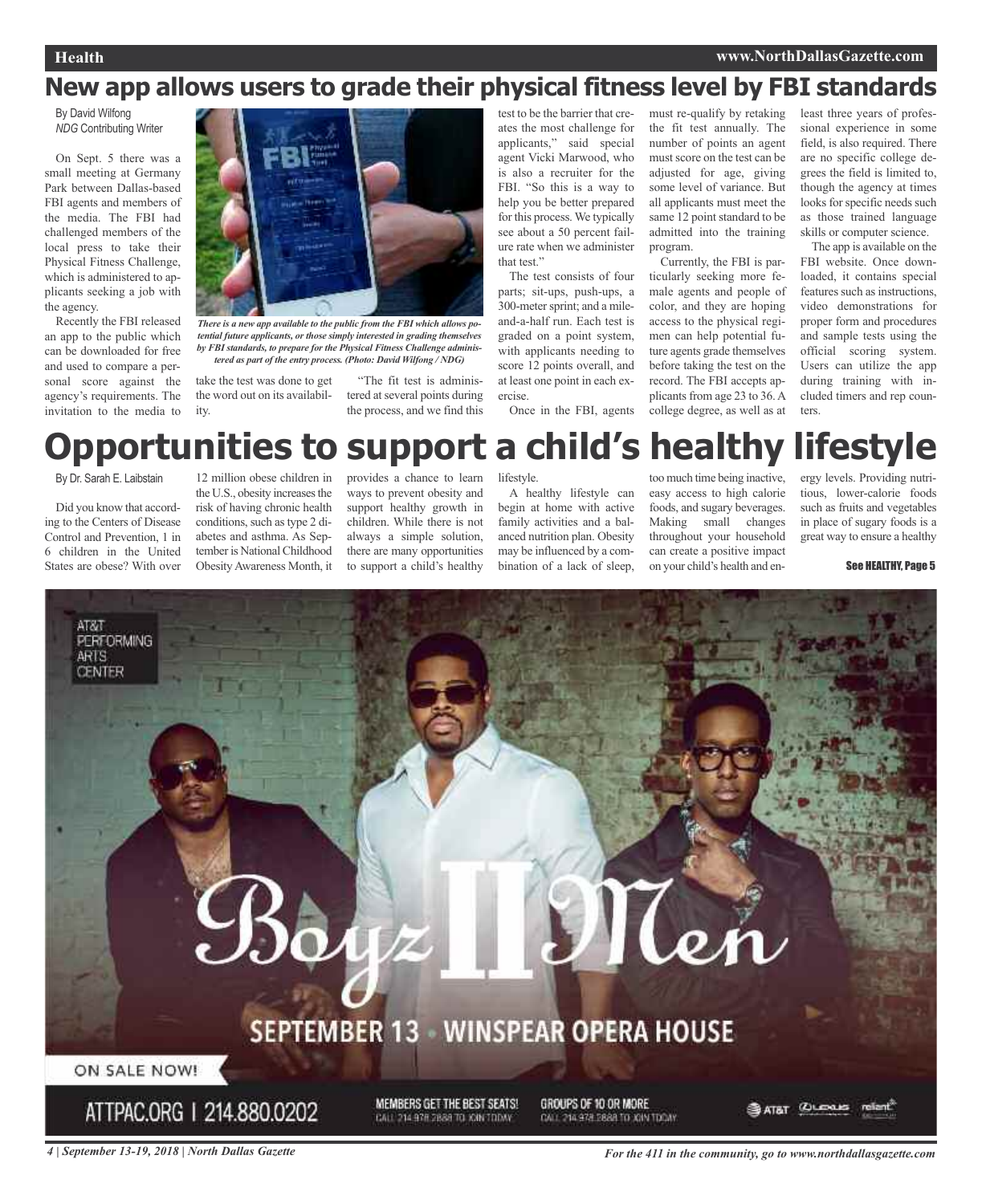### **Community**

## **44th Annual Dallas Harambee Festival scheduled for Oct. 27**

The 44th Annual Dallas Harambee Festival is one of the longest running community events established in Southern Dallas.

This year's theme "Unity in the Community" will encourage everyone to embrace our differences.

Harambee is an East African Swahili word meaning "Let's Pull Together" or Unity" originally created as a

safe alternative to Trick-or-Treating where the children are the VIPs.

Over the last 44 years, more than 5,000 kids and attendees have enjoyed the events over the years.

The Dallas Harambee Festival has secured its place as one of the oldest and largest cultural events in North Texas.

Organizers continuously insist on providing a positive and secure atmosphere for every family, volunteer, entertainer, and sponsor. The Harambee Festival overall mission is to educate and unify all generations, cultures and social groups.

The festival will feature the release of balloons in memoriam of those lost, concerts, food trucks, health screening, and a job fair.

Also, in this critical politi-

cal midterm voting season, registered voters will be able to early vote at the MLK Center.

U.S. citizens must register to vote by Oct. 9 to be eligible to vote in November.

This year the show is scheduled for Oct. 27 from 11 a.m. to 5 p.m. at the Martin Luther King Jr. Community Center at 2922 MLK Blvd. in Dallas.



## **DVAP and LANWT host wills and directives legal hotline**

The Dallas Volunteer Attorney Program (DVAP) and Legal Aid of NorthWest Texas (LANWT) will hold a free Wills and Directives Legal Hotline for Dallas County residents who meet certain financial guidelines on Wednesday, Sept. 26, 3

p.m. -7 p.m. Residents should call 1-888-529- 5277. Calls will be answered in Spanish and English by knowledgeable Legal Aid attorneys. The legal hotline is free and can assist low-income persons interested in speaking with

an attorney about wills, advance directives, powers of attorney, and transfer on death deeds. **Why Have a Will?**

### Most people should have a Will. Wills can distribute your property, name an executor, name guardians for

## **HEALTHY,** continued from Page <sup>4</sup>

diet for your children. For school lunches, try switching out a bag of chips for a side of veggies!

Meal prepping on the weekends is an opportunity to save time and money while making grocery shopping much easier.Also, making a list of all the ingredients needed for the week decreasesthe likelinessthat you will stray from your healthy grocery shopping agenda and make unhealthy decisions. There are many quick and healthy meal prep recipes that can help you and your family enjoy a stress-free week.

Like us on Facebook for the latest news

Activity level is just as important as a healthy diet. Help

your children get the recommended amount of physical activity by encouraging family outings such as bike riding or walking around the neighborhood or nearby park. North Dallas offers a variety of low-cost physical activities such as community pools, parks and trails. Since children tend to pick up on their parents' habits, staying active and making healthy meal choices can help encourage your children to live the same healthy lifestyle.

As the school year continues and schedules become busier, finding time to stay active with your family can become harder. Fortunately, the community and education system offer great physical activities to help children stay active. From elementary school to high school, children are offered a variety of ways to stay active with opportunities varying from recess to organized sports team. Also, many North Dallas commu-

We need your help to

**Fight for Working Families** Restore Funding for Education

-Protect Our Neighborhoods

**Work with Texas Business** 

info⊕Terry*forTexas.com*<br>¤TerryforTexas

Protect the Most Vulnerable of Texas

children, and forgive debts. Having a Will also means that you, rather than state law, decide who gets your property when you die.

Top five reasons to have a will:

• You decide how your property is distributed.

nities offer youth sporting organizations for an even wider variation of activities. Researching opportunities to stay active in your community could help your children find new hobbies or interests they may really enjoy.

• You decide who you want to take care of your minor children.

• Your loved ones can avoid a lengthy probate process.

• You decide who will be in charge of finalizing your

National Childhood Obesity Awareness Month is a great reminder of the importance of planning healthy meal options and staying active. These efforts can help not just children but the whole family live a healthier lifestyle.

estate.

• You can choose who does and does not get your property after you pass.

For a full listing of the clinics, log on to http://dallasvolunteerattorneyprogram.org/get-help/.

*Dr. Sarah E. Laibstain is a general family medicine practitioner at Family Medicine Associates of Texas in Carrollton. She thoroughly enjoys improving the health and lives of individuals ranging from young children to adulthood.*





*For the 411 in the community, go to www.northdallasgazette.com*

*September 13-19, 2018 | North Dallas Gazette | 5*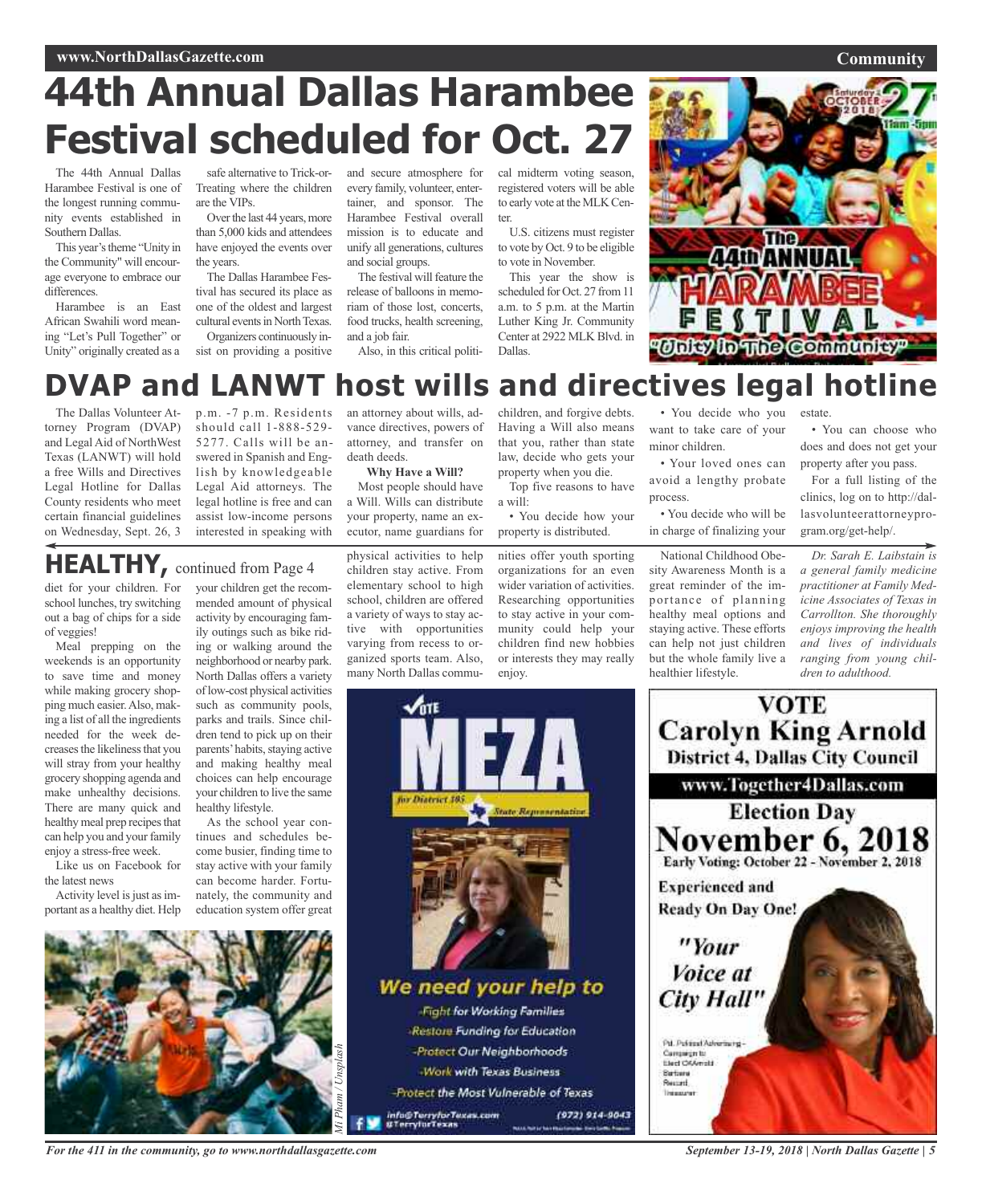## **Here's hope that new safety law can be that 'rising tide'**

By Royce West Texas Senate

It was with much concern and the need to act, that the conversations that would become Senate Bill 30, The Community Safety Education Act (SB30) was born. Summer 2016, was a season of nationwide unrest, following a succession of fatal interactions between law enforcement and unarmed citizens that still causes social discord and uncomfortable discussion.

Two years and a few months later, I can say that I have yet to find those who will publicly say that providing more information to citizens and more training for officers in hopes of avoiding tragic outcomes is a bad idea. To refresh, Senate Bill 30,

as of September 1, is now law and implementation is at hand. The new law provides information on the behavioral expectations for citizens and law enforcement during a traffic stop and the rights of citizens under the law. Training for law enforcement will reinforce officer's responsibilities to conduct themselves in a professional manner and to communicate effectively with drivers regarding the process of a traffic stop and their obligation to appear in court. SB30 also mandates instruction and course completion for Texas for high school students, including teaching them their rights, and what they should do to safely navigate something that can begin with a simple traffic stop, but could needlessly result in loss of life.

Since the SB30's passage by the Texas Legislature in 2017, much has taken place. The Texas Education Agency, along with the state's licensing agency, were charged with creating instructional materials for driver education and defensive driving courses, and also for Texas high schools students. The Commission on Law Enforcement Education was tasked with developing training materials

so that officers - current and future - will be equipped with the same instructions taught to drivers on what they should expect and how each party should or may respond during an interaction.

Through an agreement with the Department of Public Safety, the same information can now be found in the driver training manual; and as of June this year has been incorporated into driver's license testing.

What instructions and information am I talking about? Glad you asked! Something as easy to understand; such as you, as a driver or your passengers, should not shuffle around inside your car as an officer approaches. Your search for your license and insurance might look like you are reaching for a weapon. And

I would tell my own wife and daughter that if they are traveling alone at night on a dark road, that it is permissible to cut on their inside lights, slow down, turn on your flashers and locate a well-lit area where there are people, or even to pull into a parking lot before stopping. It is also legal and permissible to call 9-1-1 and leave your phone visible (but not point it toward an officer) to confirm that the stop is being made by a real officer.

I said earlier that this problem is bigger than Texas, so, over the last year, contacts have been made with state legislatures all across the country in hopes of sharing the merits and thoughts behind SB30. Of the 30 states contacted, three have approved new

stretched thin," said Ohio U.S. Senator Sherrod Brown, a co-sponsor of the bill along with Cory Booker. "This bill keeps hardworking Americans' money in their pockets and stops big banks from slapping big fees on cuslaws or rules based on SB30. An action is pending in others.

By increasing the awareness of the driving public and combining those efforts with the same training for officers on what behaviors they may anticipate from motorists, our intent is that this rising tide of knowledge will elevate not only safety but also make for better understanding among diverse communities who all converge on shared roadways. If it changes the actions of just one driver, or spares the anguish of but one family, or eliminates the need for a single officer to second-guess what he or she could have done differently, all the energy poured into the Community Safety Education Act will have been worth the effort.

## on paychecks already **Bank overdraft fees strip more than \$11 billion from consumers**

By Charlene Crowell

When personal checking accounts are involved, transactions without available funds in checking accounts can trigger a series of fees that wind up taking a big bite out of the next paycheck. What's more, many times consumers have no way of knowing the real cost until after a bank statement arrives weeks later.

Banks and other depository institutions market these fees as convenient 'overdraft protection.' What they do to consumers is strip billions of dollars each year from personal checking accounts, while generating a lucrative, no-lose revenue stream for these institutions.

New research by the Center for Responsible Lending (CRL) finds that last year among the nation's largest banks, overdraft fees were a \$11.45 billion bonanza. Unfair Market: The State of High-Cost Overdraft Practices in 2017, analyzes both how overdraft fee revenue is generated, as well as the practices borne on the backs of America's working poor.

Among the report's key findings:

• The 2017 overdraft fees charged by the largest banks

represent an increase above similar revenues recorded for both 2015 and 2016;

• The 20 banks with the highest volume of fees received \$9 billion or approximately 79 percent of the total reported \$11.45 billion for  $2017$ ; and

• Although a few banks do not charge fees for point-ofsale (POS) and/or ATM transactions, all 10 of the nation's largest banks charge overdraft fees higher than \$30 per transaction.

These fees also come with unfair or abusive bank practices designed to maximize revenues. For example, some banks allow five or more overdraft fees to be charged per day to customers. If the overdraft fee is \$35, a single day's overcharges could be \$175 – that will be taken by the bank from the next deposit or payroll. Consumers who rely upon debit cards for day-to-day purchases may unknowingly incur hundreds of dollars of charges in just a few days.

Other suspect bank practices add extended or sustained fees beyond the original overdraft fee. Yet another is to manipulate postings to customer accounts to generate the largest possible overdraft revenue.

Last summer, the Consumer Financial Protection Bureau (CFPB) also released an independent report on overdraft fees. The Bureau identified the consumers most prone to incur these fees: those who have less than \$350 as an average endof-day account balance and have median credit scores of 600 or less.About 20 percent of consumers with frequent overdrafts do not have a credit score and are considered 'credit invisible'.

Under CFPB's first director, this research was to become the factual basis for rulemaking. However, under Acting Director Mick Mulvaney, rulemaking plans have been shelved.

But where there's a will, there's also a way. Two U.S. Senators have co-sponsored legislation that if enacted, would crack down on overdraft fees.

"Overdraft fees are a tax



tomers for small overdraft amounts."

*Charlene Crowell is the Centerfor Responsible Lending's deputy communications director. She can be reached at Charlene.crowell@responsiblelending.org.*

**Cannon** m **Democratic Candidate for Dallas County** Commissioner, District 2

Wini Cannon is the principal at the Cannon Law Group PLLC, former Assecrete Mentered Judge for the City of Dallas, and dedicated public servent framing for Commissioner District 2. Wini surgeorts nood novemance. She isfiscally restsmable and creatively resenateful. Her opptunch to the Countybudget in to identify revenue growth opportunities to increase the County: Bodget without resorting to mising taxes. She will week dilinearly to make Dallas County befur by providing cennomic opportunnes for individuals and small businesses, promoting criminal justice ruform, and strengthening our support for schools and adult job training programs.



Pelineal Adv. Post by Campagn to Liber. Wey Cannot, Junior Schwarz, Treasurer

Learn more www.winicanwin.com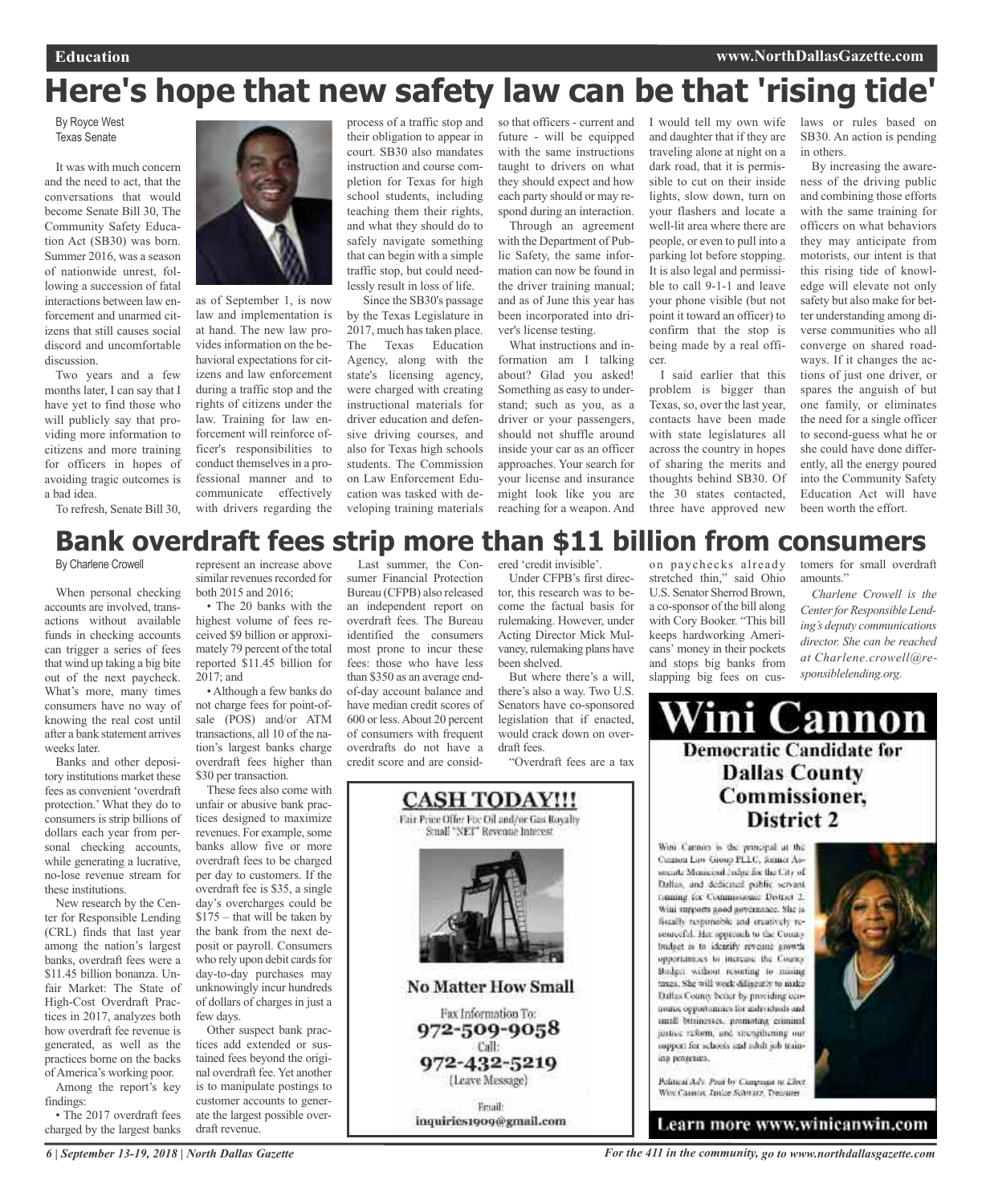## **WARNING: This product contains nicotine.** Nicotine is an addictive chemical.

## 28 was the smel

THE ALTERNATIVE FOR ADULT SMOKERS

Latina, 39 JUUL customer since Dec 2017

For the 411 in the community, go to www.northdallasgazette.com September 13-19, 2018 | North Dallas Gazette | 7

**JUUL**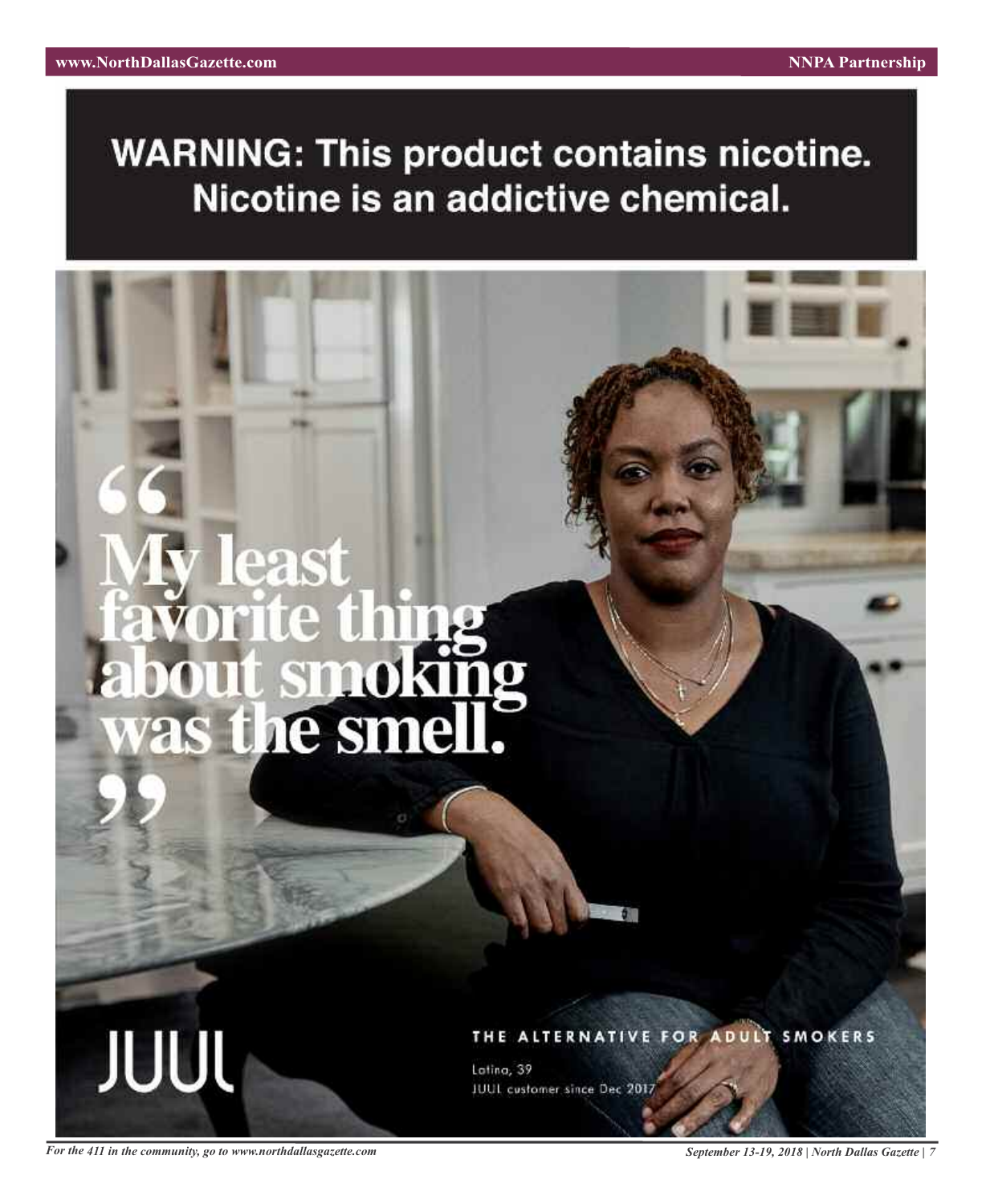## **City Briefs**

### **Dallas**

**Dallas Pride 2018** includes the Music Festival in the Park on Saturday, Sept. 15 and followed by the 35th annual Alan Ross Texas Freedom Parade on Sunday, Sept. 16. On Sept. 15 The Music Festival will be held in Reverchon Park from 11 a.m. to 7 p.m. The 2018 Dallas Pride Parade will take place on Sept. 16 from 2 p.m. to 4 p.m. and will be on Cedar Springs Road starting at Wycliff Ave. The Festival includes community and merchant vendor booths, pet adoptions, entertainment, kids zone, teen zone and a full day of fun! There is a \$10 general admission ticket required per person to enter the Festival. You can purchase them at the gate with cash only or in advance online with credit card. To purchase tickets and to find out more information visit www.dallaspride.org.

The **3rd annual Ron J**

**Anderson, M.D. Public Servant Leader Award Dinner** will be held on Sept. 15 starting at 7:00 p.m, and the VIP reception for Anderson family, sponsors and guests will begin at 6:15 p.m.. at Hotel Intercontinental, in Dallas. This year's award recipient will be Honorable Cheryl Lee Shannon, Presiding Judge, 305th District Court. For more information visit Facebook.com/events.

### **Irving**

**College & Career Night** will be held on Sept. 18 from 6 p.m. to 8 p.m. at Singley Academy, in Irving. There will be more than 150 tables providing information on colleges, universities, technical schools and military branches as well as financial aid presentations in both English and Spanish at 6:15 p.m. and 7:15 p.m. Overflow parking will be available at nearby MacArthur High School with shuttle service to Sin-

## gley starting at 5:30 p.m.

### **Frisco**

**Make History - and Experience It - with Ramona Thompson** will be held on Sept. 21 from 6:30 to 9 p.m. This farm is one of the few that remain in Frisco. The address will be provided to those who RSVP by clicking the ticket link on Facebook. Bring friends, family and comfortable clothing. Enjoy music and snacks, and perhaps an adult beverage. Dogs too! Kids can run around outside and explore. The will enjoy the historic setting as they attempt to make history by putting Ramona Thompson in the House. For more information and to buy tickets visit Facebook.com/events.

### **Garland**

**Kym Jefferson's Stand Up For Love: The Play** will be held on Sept. 16 starting at 4 p.m. at Plaza Theatre, in Downtown Garland. Ticket prices range

from \$35 to \$45. 3T Productions and Co-Director Tony Grant (from the group As Yet, and Tyler Perry's Love Thy Neighbor), will

present Kym Jefferson's hind The Mask II). Stand Up For Love. Stand Up For Love is a story told in three parts (Behind The Mask I, SMASHED, & Be-

These stories deal with painful issues that most people know about but are in denial of.



Bishop Arts Theatre Center 215 S. Tyler Street, Dallas TX 75208 (214) 948-0716



*8 | September 13-19, 2018 | North Dallas Gazette*

*For the 411 in the community, go to www.northdallasgazette.com*

## **www.NorthDallasGazette.com**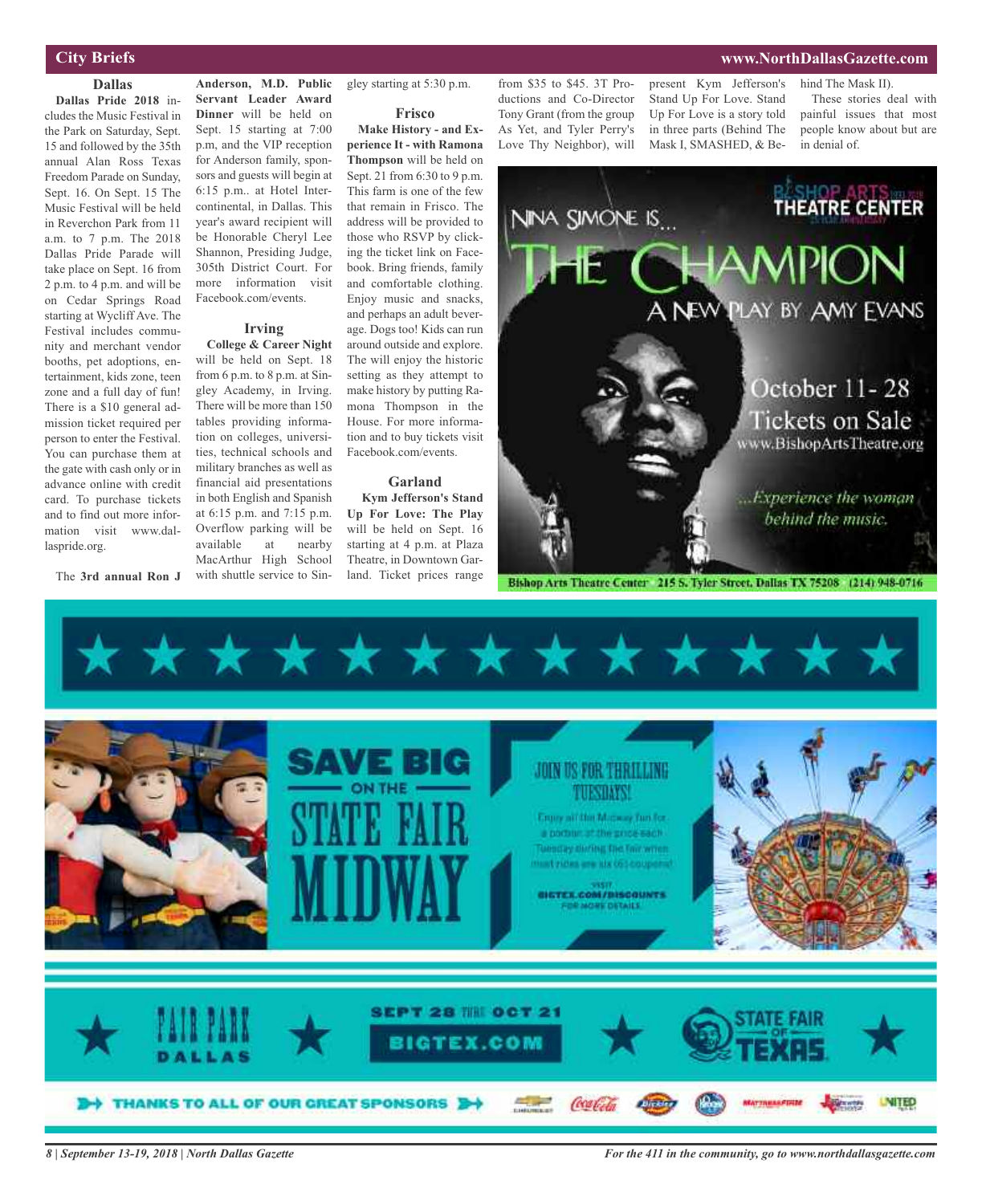## **Dak admits he was 'off' but Garrett confident he will bounce back**

By Dwain Price *NDG* Sports

FRISCO – As they prepare for their home opener Sunday night against the New York Giants, the Dallas Cowboys know their regular season opener was nothing short of a disaster.

In losing 16-8 on the road to the Carolina Panthers this past Sunday, the Cowboy looked very anemic on offense as they collected just 60 yards and didn't even reach the 40-yard line in the first half. And for the game, the Cowboys mustered just 232 total yards – they totaled more yards than this in 15 of their 16 games last season.

Meanwhile, quarterback Dak Prescott was a mere shadow of the player who had a spectacular rookie year two seasons ago. Prescott was 19-of-29 for 179 yards, was sacked six times, and also blew the Cowboys'final chance of at least trying to forge a tie when he fumbled away the pigskin in the waning moments.

"I thought I was off," Prescott said. "There's stuff you've got to go back, you've got to look on film.

"I've got to figure out why I was off, was I rushing it, did I feel pressured, what were the things that were causing it, or just was it me missing the pass?"

Prescott miraculously completed no passes over 20 yards, however, his receivers hardly gave him targets he could see, and it ended up being a total mess for the Cowboys. But coach Jason Garrett vows things will be better when the Cowboys host the Giants on Sunday night at 7:20 at AT&T Stadium.

"I know this, (Prescott is) going to come in and work hard," Garrett said. "And whatever it is we'll get locked in on it and he'll focus on improving it and hopefully get better this week."

The Cowboys looked very rusty and were searching for answers all day against the Panthers. Running behind new center Joe Looney, running back Ezekiel Elliott found very



*Eli Manning islooking to bring the New York Giants, who also is 0-1, back on track against the Dallas Cowboys*

*this week. (Image: Courtesy of Evan Pinkus New York Giants)*

little room to roam as he finished the day with just 69 yards on 15 carries while scoring the Cowboys' lone touchdown in the fourth quarter.

"We've got to start faster because that's not Dallas Cowboys football," Elliott said. "That's not how we've ever played.

"If we want to succeed, if we want to go out there and win ballgames we can't come out there and lay an egg in the first half."

Wide receiver Cole Beasley, who caught seven passes for 73 yards, said the Cowboys haven't lost any confidence in their offense, although they found themselves in too many thirdand-long situations against Carolina.

"If you had watched the tape, there were plays out there to be made," Beasley said. "Like I said, it was maybe one guy on any given play didn't do their job and it was breaking everything down and making it look worse than it is.

"We couldn't get anything going with third-and-12s and third-and-15s. That's dang near impossible. We still had plenty of opportunities to move the rock. We'll just clean those things up and get better."

### **Fans are complaining, but players are not listening**

As is the case after a loss, the Cowboys are getting hammered on social media and on talk radio. But they know that comes with the territory. "There's a lot of opinions

out there right now about what we should or shouldn't do, or how bad our group is," Beasley said. "But at the end of the day they don't know, so we can't read it and we can't care about it.

"Even when you play good games you're going to hear all of the good stuff and they're going to fill your head with something completely opposite of what they told you last week. So that's one of the biggest reasons why you can't listen to any of it because it's all full of poop."

Fans were also all riled up because the Cowboys released kicker Dan Bailey last week and his replacement, Brett Maher, missed a 47-yard field goal against the Panthers. In a nutshell, of all the kickers in the NFL who kicked on opening day, Maher was the only one who didn't score at least one point.

"I went out there and every time I'm on the field I try and go one-for-one," Maher said. "I didn't get that done, so we'll get back to get it fixed for next week."

The loss so demoralized the Cowboys that defensive end DeMarcus Lawrence didn't even want to discuss the sack he registered against Panthers quarterback Cam Newton.

"We didn't win the game," Lawrence said. "Plays don't matter if you don't win.

"Sacks don't add up if you don't win. They don't matter. I don't play just to get sacks. I play to win."

While the Cowboys' de-

See COWBOYS, Page 12



217 S. Main Street Irving Heritage District

Friday, Sept. 21 - 6 to 10 p.m. Live Music, Cheerleader Competition, Kid's Zone

Saturday, Sept. 22 - noon to 6 p.m.

Live Music, Juried Art Show, Marketplace, Fine Art, Hot Sauce Contest, Kid's Zone and Food Vendors

Free admission, For more information, wsit-IrvingEvents.org or call (972) 721-2501.

## Saturday, Sept. 22 - noon to 4 p.m.





*Do you have an upcoming event? Contact NDG Entertainment at marketing@northdallasgazette.com*

*September 13-19, 2018 | North Dallas Gazette | 9*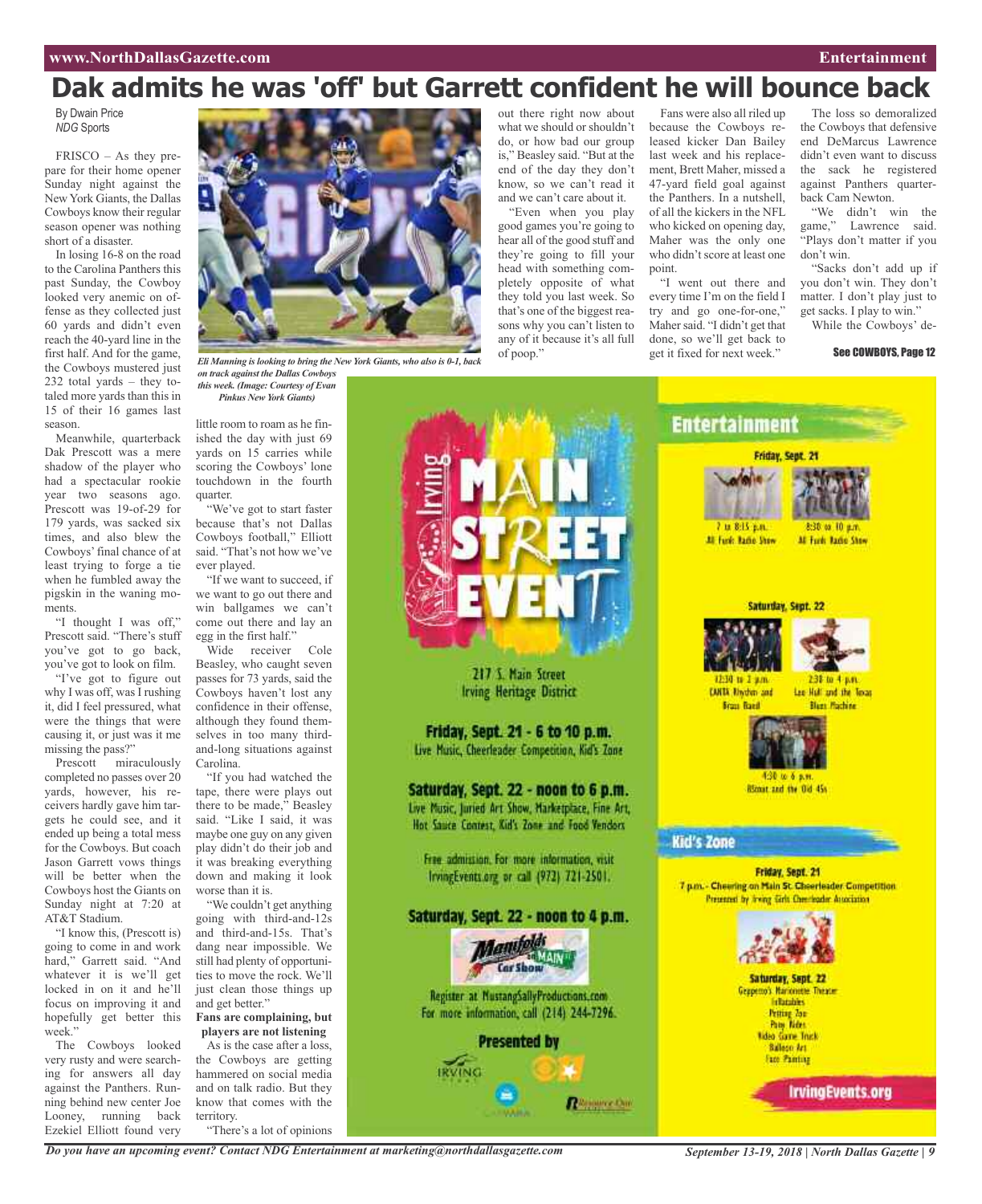## **NDG Book Review: The Restless Wave: Good Times, Just Causes, Great Fights, and Other Appreciations**

By Terri Schlichenmeyer

Sometimes, it's good to take account.

You'll know where you stand when you do. You'll see achievements clearly, and rehash disappointments. You can settle affairs by taking stock of the past and, in the case of John McCain in his final book "The Restless Wave" (with Mark Salter), you'll know yours was a life well-lived.

In the twilight of his life, the late John McCain had many "accumulated memories."

He began with a list of loss: fellow politicians, adversaries, admired men, family, and some who served with him in Vietnam. On that latter subject as a whole, Mc-Cain was relatively mute; his



war years were left for a different book.

Mostly, in fact, the major focuses of "The Restless Wave" are the 2008 campaign, issues of human rights and, in a bit of a whirlwind narrative, McCain's diplomatic visits to the Middle East.

On the campaign, there are

a lot of coulda-shouldawoulda moments: in his decision to run in the first place, in his campaign's finances, in some of the things said offthe-cuff, and in McCain's stances on issues he knew to be unpopular. He regarded Sarah Palin with warmth, and no regrets but he said that when Lehman Brothers filed for bankruptcy, he saw where things were heading and he tried "to live completely in the moment, not thinking ahead to when [the campaign] will be over."

Readers will understand why McCain held the opinions on torture that he did, and why he was outspoken against the possibility that the U.S. would use torture against captured enemies. He admitted to knowing that his positions were occasionally controversial and that he sometimes ignored others' political ideologies but "… I don't need any more approval than a quiet conscience."

Toward the end of his book, he wrote of "shocking allegations" of Russian interference in the 2016 election, and of his "minor role" in the dossier controversy; to say that McCain was no fan of Putin is an understatement. He wrote of his deep friendship and "fights" with adversary Ted Kennedy; about his role in the healthcare debate; and of his consternation with

President Trump. Like nearly every political biography ever released, there is a lot of chest-thumping and assertions of correctness inside "The Restless Wave," and astute readers

will note more than just a little repetition. Moreover, though, it fairly rings with a sense of leave-taking that, since McCain's death, imparts an oddly-faint feeling of surprised disbelief not unlike losing a distant relative you barely knew. In his final chapter, author McCain (with Mark Salter) summed this

memoir up in the most bittersweet of ways, acknowledging that which ultimately took his life, the same as it took that of Kennedy, and he begs readers to "return to regular order" for the America he loved.

There have been many political books released this calendar year but this one is different, in that there's a lot here you haven't heard. Overall, and despite that it's sometimes not the smoothest read on the shelves, "The Restless Wave" is a good account.





*NDG Entertainment Ticket Giveaway!!! Visit us on Facebook to win tickets to the the hottest events in Dallas/Fort Worth!!!!*

*10 | September 13-19, 2018 | North Dallas Gazette*

**Ticket Giveaway**

*Do you have an upcoming event? Contact NDG Entertainment at marketing@northdallasgazette.com*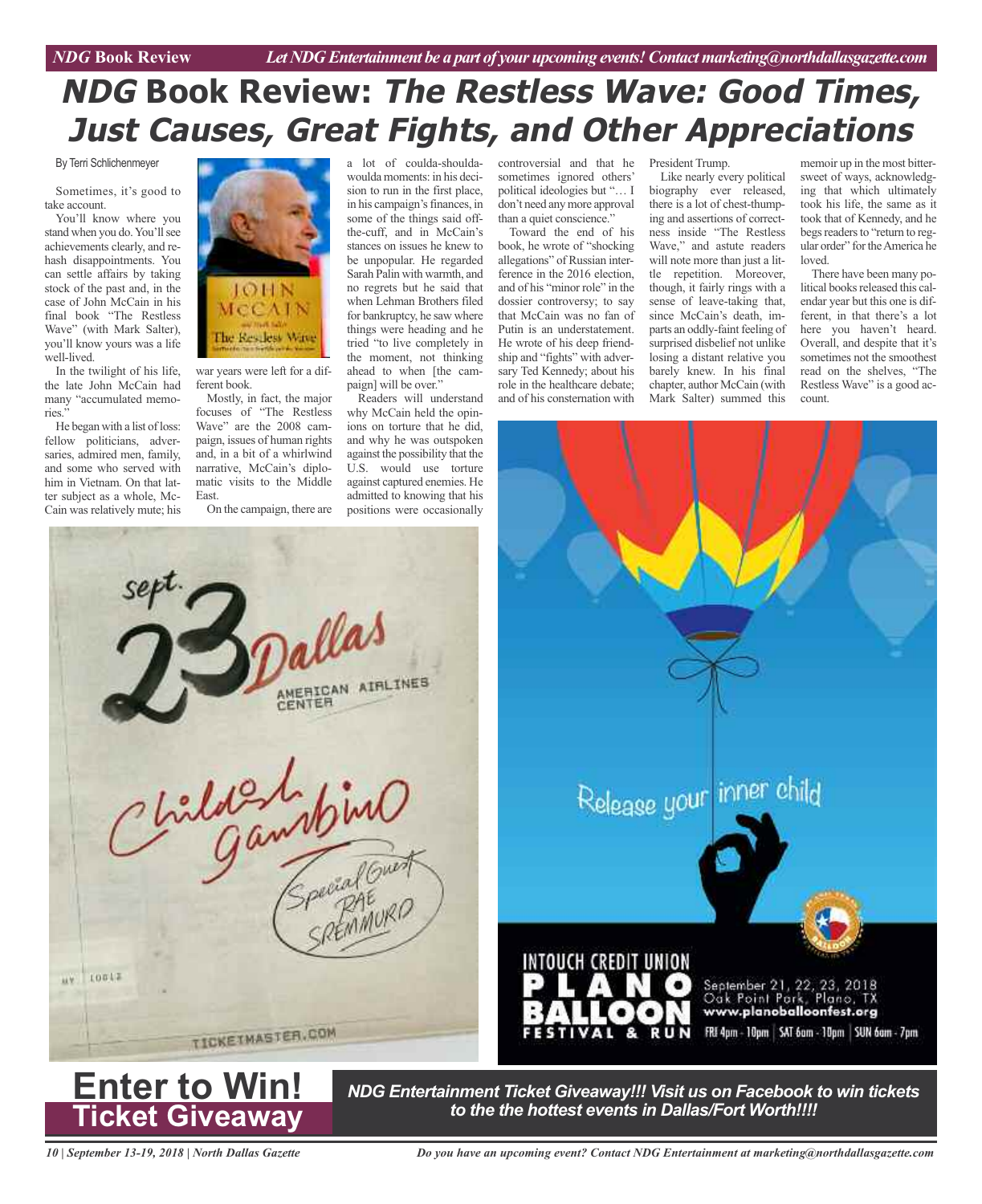## **COUNCIL,** continued from Page <sup>1</sup>

sionary Baptist Church. "I look to build bridges,"

Parker said. "I believe there are tremendous assets already in our community. I want those to be highlighted so we can take those assets and channel them toward correcting some of the real challenges in our community. And I want to be a collaborator. You've got to be able to talk to folk, listen. My biggest thing is if you really want to learn, you've got to shut your mouth and listen. And so I hope to be a listener, to earn the support of District 4 residents' vote, but also if I'm elected, to also earn their support as a servant for them at City Hall."

**Becky L. Lewis** has political experience as an aide to U.S. Rep. Eddie Bernice Johnson, a degree in Political Science and was born and raised in District 4.

"This is not a popularity contest," Lewissaid. "Alot of you know many of us because of the things we have done in the community already. But what you need to do is make a decision on who you want downtown; working with the other council members, working with the other people in the city, working with people who own businesses, someone who can bring back what is needed to  $D4$ .

**Obi E. Igbokwe** is a former Dallas County Schools bus driver, and related his experiences bringing up the questions which ultimately led to the DCS investigations which brought down the sitting council member.

"A lot of time this position is a part-time job," Igbokwe said. "IfI am elected it will be my full-time job.Cause I will do the job required, and then I will go into the community and build up a cohesive mind-set, so that we can start to solve some of our problems ourselves instead of looking for outsiders to come in and do some of the work that needs to be done. Cause most of the time, when there are profits involved, those people from the outside, they come in and make a profit and they don't invest in the neighborhood."

**Dawn M. Blair** touts her experience working for the City of Dallas as a real estate

property manager for the aviation department as a key credential.

"I'm the best candidate, and I'm the most qualified for this reason; I'm passionate about my district," Blair said. "That means I'm passionate about you, and what concerns you. I'm prepared to serve this district. I'm prepared based on 20 years of experience inCity Hall; walking the halls, knowing the people, knowing who can get things done. I know who can get things done. I have those relationships already."

**Lester Houston** is a native of the district, though he spent 40 years away before returning four years ago, and is president of a local neighborhood association.

"As a social worker I've worked in four school districts, defending the rights of special ed and regular ed kids, and families against some of the largest law firms in the State of Texas," Houston said, continuing, "Of all the candidates on stage I have taken the deepest dive into code enforcement. I know why it doesn't work. It doesn't work because it's not designed to work.

**JoliA. Robinson** worksin community engagement for the Dallas Police Department, and sees her role with the city and the public as an advantage.

"Really, our time is now," Robinson said. "We're literally standing at an opportunity to change the trajectory of what District 4 looks like. We also need to think about how inclusive we are being to bring diverse and fresh perspectives to the table. Our Latino brothers and sisters also need to be included in the future development of District 4. Our landscape is changing. We have to have someone that's ready to be inclusive of all the voices that demand and should be heard in District 4.

**Corwyn M. Davis**is an attorney with his own firm in Dallas, and an adjunct professor for UNT.

"Everybody on this stage is a fighter," Davissaid. "Right? We can all go into the horseshoe and talk about how we're going to take a stand and all that stuff like that. But at the end of the day, do you

want a fighter, an infantryman, or do you want a general? Cause at the end of the day, somebody has to decide whether we fight, whether we stop, whether we negotiate. I'm used to negotiating. That's what I do every day.'

**Justina Y. Walford** is a local filmmaker, and serves on the City of Dallas Animal Advisory Commission. She first became involved in the community through reacting to the district's heavy stray animal problems.

"Every decision is difficult when people are trusting you to help them," Walford said. "That is a very humbling moment for someone. And people saying, 'I'll thank God every day when I become council member,'that's not a lie. I don't think anyone here was making that a campaign thing. That's the truth. This is a difficult position. So I will say this; if I become your councilperson I will be your humble servant."

**Donald A. Washington** was not present at the MNP forum held on Sept. 10. He is a retired retail manager who is active with homeowners both inside and outside the district.

**Kebran W. Alexander**, who has a background in IT, is a healthcare chairperson for the Dallas Chapter of the NAACP.

"This isn't for everybody," Alexander said. "This is a job where you are living in a fishbowl the entirety of your term in office. What are you doing?Who are you accountable to? What have you promised? What are you going to deliver? I don't get anything that we don't get. So if we're successful, we move forward. That's what we all want. But everybody's not built for this."

**Keyaira D. Saunders** is running for the seat for a second time. She is active in the community and is one of the founding board members of the Next Generation Action Network.

"So, many of you may recognize my face and my name because I ran for city council in 2015," Saunders said. "At that time, I got a lot of backlash, 'Honey, you're too young. You don't know anything. You're not ready for this position.'ButI know that I have the passion and the willingness to put in the work to do what it takes to see the change that I want to see. Again, I love my family, and I'm raising my family in this district. I want the best for my family and I want the best for my neighbors."

**Carolyn K. Arnold** held the district seat on the council before being defeated by Caraway, after he sat out a term to meet term limit requirements and ran for reelection.

"The experience that I have received – earned – in the last two years, I can't stress it enough," Arnold said. "We are in a critical time period. We've got to get together, come to a common agreement, then we must get to the polls and vote for experience … We've got to work with experience. We've got to go with the person who is ready day one. We've got to work with an individual who knows the community."

The election to replace Caraway will take place on Nov. 6. Early voting runs from Oct. 22 through Nov. 2.

## **FACING THE PAIN OF SICKLE CELL DISEASE**

By Genice Nelson D.N.P., APRN, ANP-BC

Imagine being taken to the hospital in severe pain, then being dismissed without treatment or care. Now, imagine if you were a physician who was in severe pain, and you were still ignored. How would you feel? Helpless?Angry? Desperate?All of the above? Unfortunately, this isn't a made-up scenario. It's exactly what happened to a physician I know, who happens to live with a debilitating illness that is common, incurable, yet one we know way too little about: sickle cell disease.

Sickle cell disease is a lifelong, genetic blood disorder that causes the body to produce abnormally shaped red blood cells. Normal red blood cells move easily through the blood vessels and carry oxygen to all parts of the body. Sickle cells, however, are hard, sticky and tend to clump together. The cells then get stuck and literally block the flow of blood to the organs and limbs, causing pain, anemia and organ damage.

Among black Americans, one in every 400 babies is born with the disease. And the incidence of the sickle cell trait, the carrier status, occurs in one in 12 live births. In the U.S., sickle cell disease affects more than 100,000 people, while globally SCD affects more than 3.5 million people. SCD is also common in Spanishspeaking countries in South America, Central America and parts of the Caribbean.

Because of the nature of SCD as a chronic illness, the burden of care can be tremendous on families and communities. The most



common reason that people with SCD seek medical care and acute care services is

that they frequently suffer from sickle cell crisis pain episodes. In fact, patients with SCD utilize more emergency department services than patients with other more common chronic illnesses such as diabetes, asthma and hypertension.

This sudden, severe, acute pain is also the primary cause of distrust between the medical health system and those living with SCD. It is ingrained in trained medical professionalsto seek objective reasons related to patient symptoms and disease processes. Unfortunately there are no known tests or procedures that can definitively show whether an actual SCD pain crisis is occurring or not. That is why, when people engage the medical system, they are often given erroneous explanations for delays and subpar care such as "your blood counts look good, you can't be having pain" or "we are waiting for your test results before we can give you any treatment" or "we can't give any opioid medications for sickle pain," which only leads to prolonged suffering of the person in pain.

was all too common. After being released without treatment the first time she went to the hospital, she returned a few dayslater. She wasfatigued and was struggling to breathe, but she wasn't given any IV fluids, antibiotics or pain medications even though she was in pain with each breath. Fortunately, she had an advocate with her at the hospital who demanded the attention of her physicians — but not before she ended up in the intensive care unit with acute chest syndrome.

Acute chest syndrome is one of several serious lifethreatening complications of SCD, and it needs rapid treatment to prevent fatal outcomes. My friend was blessed someone advocated on her behalf to save her life. Unfortunately these episodes occur too frequently with many people succumbing to the complications — not the disease itself. As my friend told me, "I've had two near death experiences, not because of my sickle cell disease but because as a patient I was never acknowledged."

As providers we must do better. We need to remain empathetic and engaged to serve our patients as humanely as possible, recognizing there is very limited ammunition to fight debilitating pain.

*Genice Nelson is the adult nurse practitioner for the UT Southwestern Medical Center Comprehensive Sickle Cell Disease Program and serves on the National Sickle Cell Disease Association of America's Board. She wrote this column for The Dallas Morning News.*

My friend's experience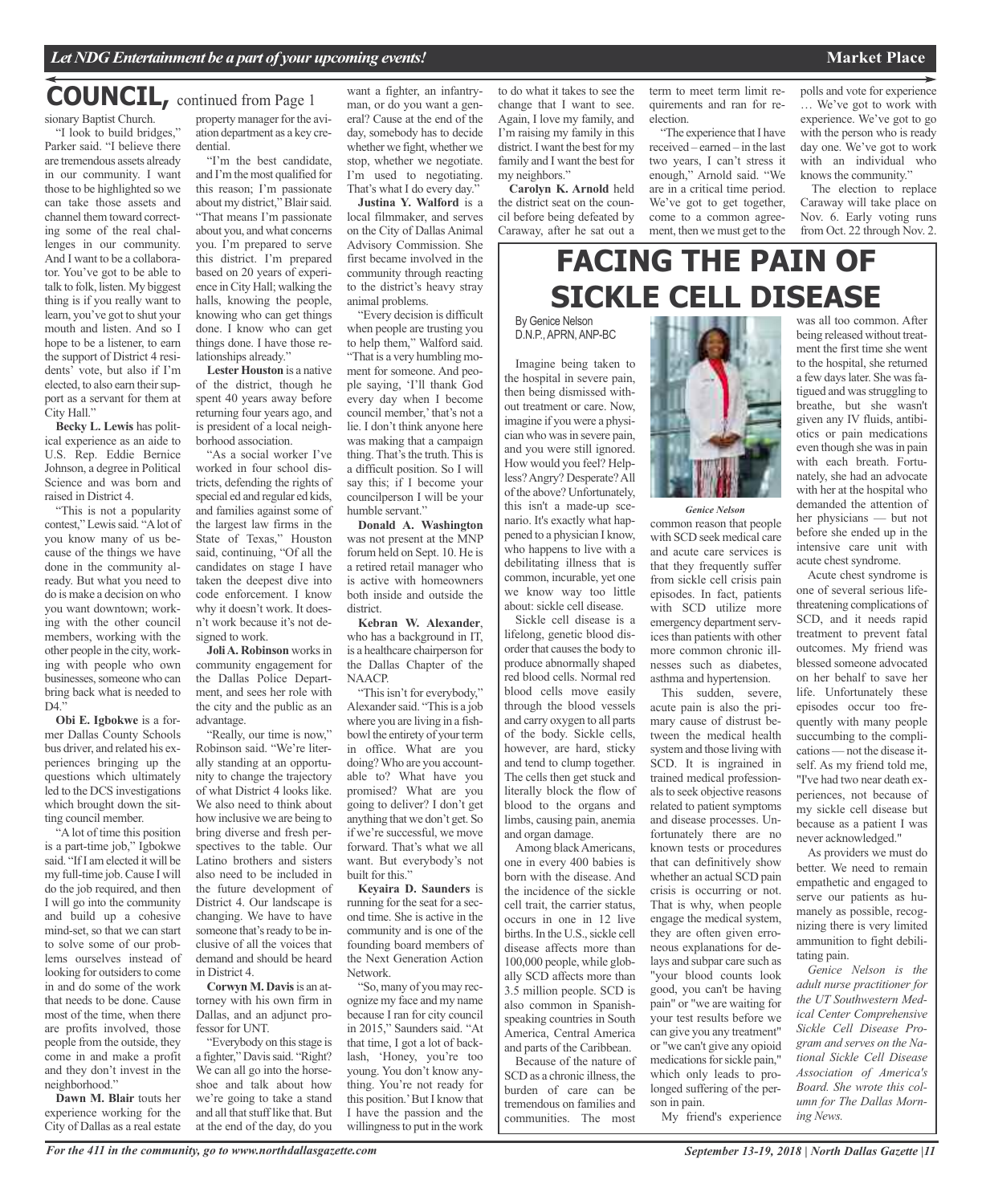## **Irving delays vote on paying more money to developers**

By Rachel Hawkins *NDG* Staff Writer

The long-discussed controversy related to the Toyota Music Factory construction project was the hot topic of the Sept. 6 Irving City Council meeting.

Several members of a taxpayer advocacy group called Irving Concerned Citizens for Fairness at Irving Toyota Music Factory, and representatives of the ARK Group gathered and expressed their concerns over the reimbursement payment from taxpayer funds to the ARK Group, the developer for the project.

The item on the agenda was Item 46: Resolution – Authorizing Reimbursement Payment in the Amount of \$44,000,000 to the ARK Group of Irving, Inc. for Capital Infrastructure Improvements Within the Tax Increment Reinvestment Zone No. One. This topic was added to the agenda at the request of Council Members Dennis Webb, Phil Riddle, and John Danish.

During the meeting, the



*Noah Lazes, president of ARK Group, speaks to Irving city council members (NDG / Rachel Hawkins)*

attendees discovered the city council members recently received more information on the project's allegations, and therefore pushed the Sept. 20 voting decision to the Oct. 4 council meeting.

"I stood in front of you (the city council) many years ago, and Danish, Mayor Pro Tem asked me, 'Will you and your father make us proud?' Noah Lazes, president of ARK Group said. "And I stand before you tonight to tell you we have done such. We

have done everything we could have possibly done to make the entertainment center the best it can possibly be.

"Though there have been many bumps in the road, I stand here tonight asking you (the Irving City Council members) for your recommitment to our partnership and to the entertainment center," Lazes said. "We can be the best entertainment center in the country. We need your help and support."

Lazes and his team re-

## **COWBOYS,** continued from Page <sup>9</sup>

fense was solid, their offense looked disjointed. That must change in order for them to have a chance to defeat the Giants.

"We get paid every week to come out here and win football games, and produce and execute and play at a high level," Elliott said. "That's what's expected of us, so we've got to do that."

That sentiment was echoed by Garrett, who is aware that the Cowboys also have to find a way to stretch the field and put some pressure on the opposing defense.

"We have to get better in that area, there's no question about it," Garrett said, referring to the long ball. "The one game we have to evaluate is the one we played (Sunday) and it wasn't good enough.

"So we 're going to go back to work, and we're

going to look at it with a critical eye ourselves as coaches and try to do our

best to correct any issues that came up with our players and then try to put a good plan together this week."



ceived a five-page list of demands or prerequisites of achieving reimbursement of the Tax Increment Financing (TIF) agreement. He confirmed they have completed everything on the list and complied with the requests. The only item they asked the city council to eliminate from the list was the Sambuca wall.

While there were several speakers on the reimbursement matter, the city council refused to let speakers parlay their time to another speaker.

"I have hundreds of petitions calling on the City of Irving calling to investigate our concerns before allocating these monies to the ARK Group," Anthony Bond, a member of the Irving Concerned Citizens for Fairness at Irving Toyota Music Factory, has reported. "My question to Dennis and John, who put this on the agenda, why did you do it? I heard Mr. Riddle's reasoning is that you wanted the public to know. And that's a good reasoning. But I am still questioning why are we here tonight," Bond said. "Getting this on the agenda when there was no way in the world the conditions could've been met so you could all properly vote on this tonight."

There was a letter sent to Chris Hillman stating there was a procedure required to be followed before the disbursement of funds.

"It has to go through the TIF board. The TIF board then has to meet and approve it and then bring it to the council. After I read that letter, on Aug. 30, our city manager office received hundreds of pages of unpaid liens," Bond said.

"We've talked about that," Mayor Rick Stopfer said. He asked if everyone agrees the TIF board should really have any say in this or not? "If you think they

don't have any say and we just go around them, then that's one thing," Stopfer added.

He also addressed the tremendous volume of documents the staff must review.

"The staff has been asking for this paperwork since February. And they just started getting it three weeks ago. It took them three weeks to get through one of the 16 proposals that have been sent through. This past Thursday, before the city council meeting, the staff received 1,600 pages.

Stopfer stated the staff should have the opportunity they need, which is more time to review the papers; and by putting something on the agenda, the attendees will continue to hear the same thing over and over. People voting up or down from people on both sides, which will lead to the same discussion over and over again.

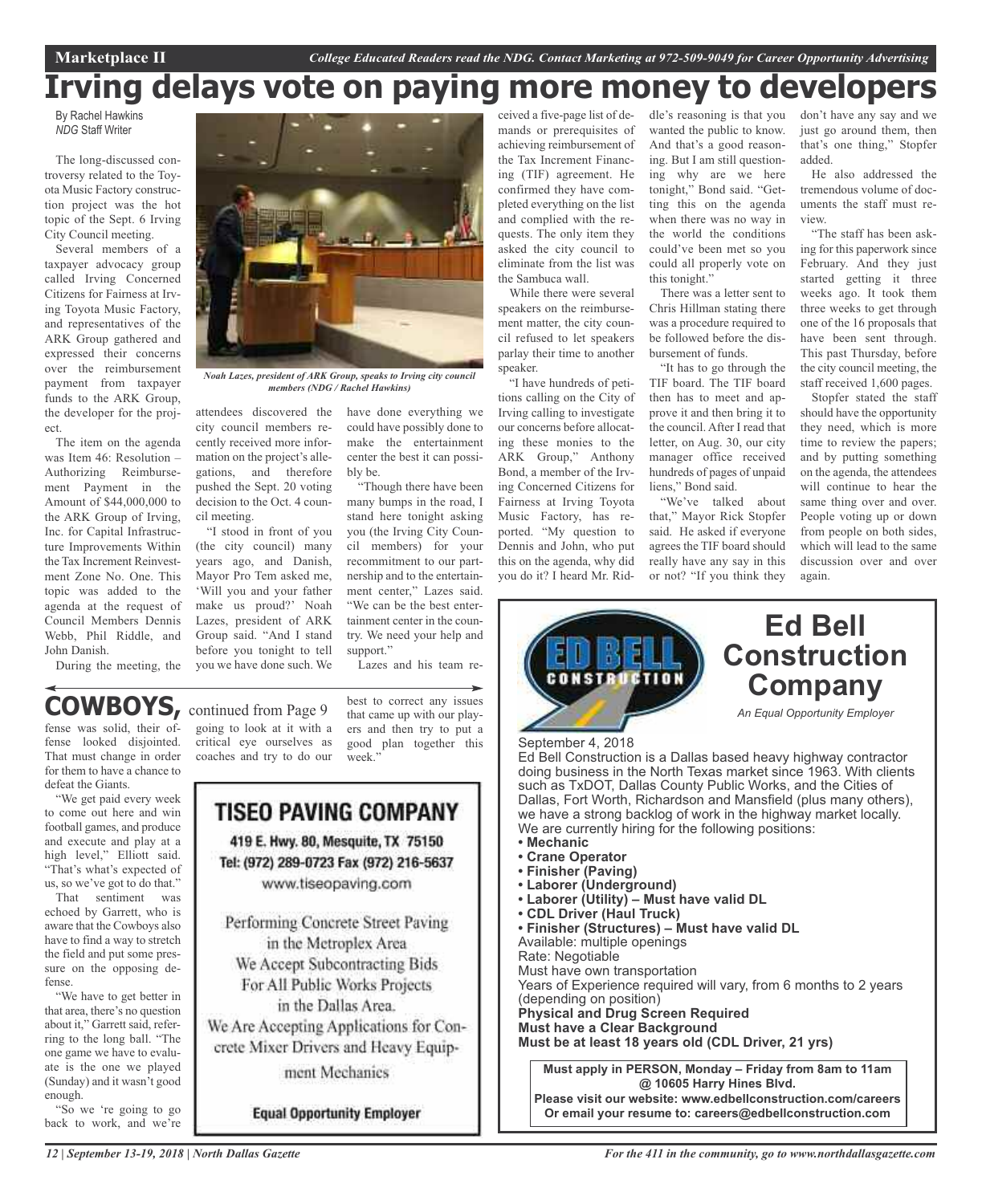## **Upcoming DFW area job fairs**

off with a brief webinar at 1 p.m. and the virtual career fair kicking off at 1:30 p.m. EST. Information for the webinar kick off portion will be sent to participants after registering for the virtual career fair. Diverse job seekers are invited to attend to chat with our Talent Advisors about how YOU can join us in putting our mission into action. We will have Talent Advisors available to chat from: biomedical services, disaster services, preparedness health and safety services, services to the armed forces, international services, business services and administration. To sign up and to learn more, visit Glassdoor.com.

**Sept. 27 Home Repair Meeting for Contractors** The Home Repair Meeting for Contractors will be held on Sept. 27 from 6 p.m. to 8 p.m. at Highland Hills Library, in Dallas. The

### **Sept. 15 AAA Texas - Job Fair Event**

The AAA Texas - Job Fair Event will be held on Sept. 15 on 9:00 a.m. to 10:00 p.m. at the Dallas North Branch Office, in Dallas. They will be searching and hiring travel agent trainees. You must be able to: Minimum 1 year in a customer service position; retail sales positions preferred

• Ability to cross sell products

• Ability to lift and move boxes (up to 25lbs.) of stock and other materials

• Ability to work overtime including the ability to work Saturdays

• Ability to type at least 30WPM

• The ability to work quickly and handle multiple tasks/assignments on a daily basis Additional Requirements:

• High School Diploma or G.E.D. equivalency required

• Ability to travel locally when necessary

• Successful completion of Background check

• Ability to pass a hair follicle Drug Screen AAA

Please arrive promptly for the presentation, dress professionally, and bring resumes. Please RSVP before the event. You can RSVP and find more information at Linkedin.com.

### **Sept. 18 Dallas Job Fair**

United Career Fairs is hosting DALLAS JOB FAIR Sales and Management on Sep. 18 starting at 6 p.m. at Renaissance Hotel, in Addison. Available positions range from entry level up to professional & management. To prepare for this event be sure to dress professionally and bring at least 10-20 copies of your updated resume.

**Sept. 20 Veterans Job Fair** The Veterans Job Fair

will take place on Sept. 20 from 2 p.m. to 3:30 p.m. at



Cedar Valley College, in Lancaster. This event will be hosted by Greater Southwest Black Chamber of Commerce or Cedar Valley College. They will be bringing together leading experts in recruitment and training spaces to discuss the approaches and processes as well as the challenges and successes of getting veterans back to work. For more information contact 972.217.3451 or contactus@gswbcc.org.

### **Sept. 27 American Red Cross Diversity Career Fair**

The American Red Cross Diversity Career Fair will take place on Sept. 27 from 1 p.m. to 3 p.m. online. The virtual career fair will kick



Home Repair Program will be looking for home builders, roofing, electrical, plumbing, foundations, sheetrock installers, haulers, HVAC, and more.

This event will be open to independent contractors, corporations, corporate contractors, big or small. For more information contact 214-670-0779 or district8@dallascityhall.com

### **Oct. 17 Dallas Job Fair - Sales and Management**

The Dallas Job Fair - Sales and Management will be held on October 17 starting at 6 p.m. at SharpHilton Garden Inn, in Irving. The event will focus specifically on sales, business development, marketing, Customer Service, and retail & sales

management jobs, and offer you individual, face-to-face time with hiring managers from a variety of different companies.

For more information visit www.unitedcareerfairs.com.

## **Oct. 17 Dallas Career Fair - Sales, Management,**

**Business Development** The Dallas Career Fair-

Sales, Management, Business Development will be held on Oct. 17 at 6 p.m. at Hilton Garden Inn, in Las Colinas.

You will first be offered a formal executive presentation in which each company will introduce itself and the opportunities they offer. You will then be free to meet with hiring managers from each company that has attracted your interest. At the same time, you will be able to network not only with various employers but also with other professionals.

Wear business professional attire and be sure to bring plenty of resumes.

### **Oct. 25 Live Recruiting/Hiring Event**

The Live Recruiting/Hiring Event will be held on Oct. 25 from 11 a.m. to 2 p.m. at Magnolia Hotel Dallas Park Cities, in Dallas. Be sure to register at eventbrite.com. Dress professionally and be sure to bring plenty of resumes. For more information contact 877-561-5627.



*For the 411 in the community, go to www.northdallasgazette.com*

*September 13-19, 2018 | North Dallas Gazette | 13*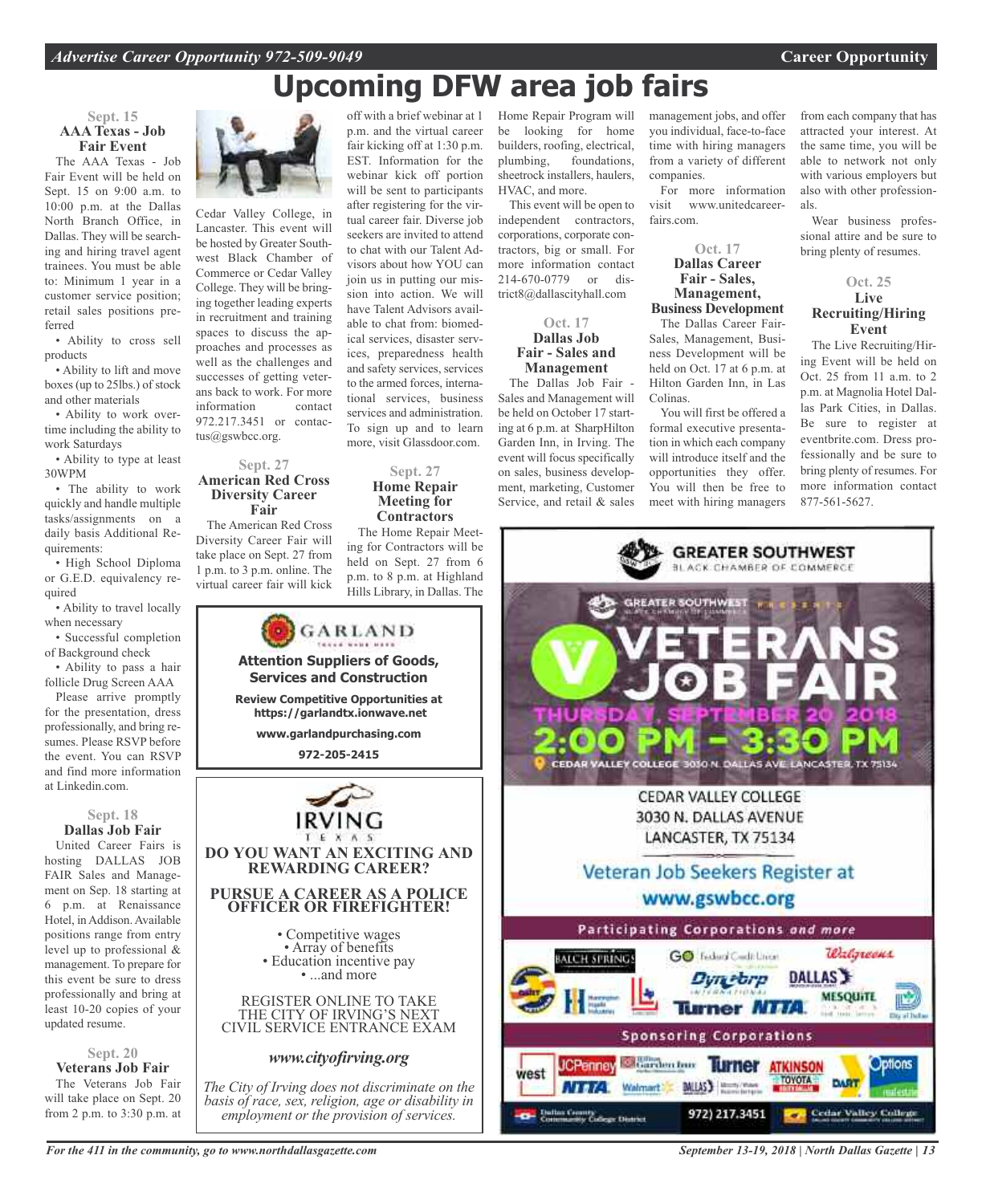### **BETHEL BIBLE FELLOWSHIP, CARROLLTON (A PLACE TO BELONG)**

*NOTICE: Pastor Woodson serves the community by providing "Professional Therapy and Counseling Services" on a "Sliding Fee" scale. To schedule an appointment call the Pastoral Counseling Center at 972-526-4525 or email the church at www.bethelbiblefelloswhip.org*

Discover Hope and Help for daily living; and, you don't have to be a member to come. The Connect-2-Reflect (C2R) meetings are held in comfortable and relaxed homes, one in Carrollton and one in Plano, refreshments are served. Call the church for details.

**September 16, 9:45 a.m.** Join us in our quiet time "Prayer and Meditation" at 9:45 am. You will be blessed and inspired. You don't want to miss this as we celebrate service to God, our community and all mankind.

**September 19, 7 p.m.** Join us in Wednesday's Prayer and Bible Study Class with Senior Pastor Woodson, Pastor Larry Gardner, and others conducting a new book study with "Boundaries" when to say yes or how to say no by Dr. Henry Cloud and Dr. John Townsend, with supporting chapters and verses. Spiritual maturity is God's desire for you; it's Time to Grow in the Word of God.

Dr. Terrance Woodson, Senior Pastor 1944 E. Hebron Parkway Carrollton, TX 75007 972-492-4300 www.bethelbiblefellowship.org

**FELLOWSHIP CHRISTIAN CENTER CHURCH IN**

 $\mathcal{L}=\mathcal{L}^{\mathcal{L}}$  , where  $\mathcal{L}^{\mathcal{L}}$  , we have the set of the set of the set of the set of the set of the set of the set of the set of the set of the set of the set of the set of the set of the set of the set of

### **ALLEN "THE SHIP"**

**September 16, 9 a.m.** Join us in our Sunday Morning Services as we praise and worship God in the Joycie Turner Fellowship Hall, followed by our Worship Services; and bring someone with you, you will be blessed. It's for God's glory and honor.

### **September 19**

Join us in our Wednesday's 12 Noon-Day Live, Prayer and Bible Study class and/or our Wednesday Night Live, Prayer and Bible Study at 7 p.m. to learn more about God's Word. Be encouraged by God's plan for your maturity and His glory; and most of all; be prepared to grow.

Dr. W. L. Stafford, Sr., Ed. D. Senior Pastor 2450 K Avenue #300 Plano, TX 75074 972-379-3287 www.theship3c.org

**INSPIRING BODY OF CHRIST CHURCH,**

 $\overline{\phantom{a}}$  , and the set of the set of the set of the set of the set of the set of the set of the set of the set of the set of the set of the set of the set of the set of the set of the set of the set of the set of the s

### **Let's Go Fishing! MATTHEW 4:19**

**September 14, 7 p.m.** All men are invited to Men's Ministry meeting each Friday night at 7 p.m., (IBOC promotes proactive male leadership.)

### **September 16, 10 a.m.**

Don't forget to invite family and friends to join us for our Morning Service as we celebrate our Lord and Savior, Jesus Christ.

**September 17, 7 p.m.** You are invited to Monday School to see what God has to say to us.

Pastor Rickie Rush 7701 S Westmoreland Road Dallas, TX 75237 972-372-4262 www.Ibocchurch.org

 $\mathcal{L}$  , and the set of the set of the set of the set of the set of the set of the set of the set of the set of the set of the set of the set of the set of the set of the set of the set of the set of the set of the set

**MT. OLIVE CHURCH OF PLANO (MOCOP) (Uniting the Body of Christ Among Nations)**

**September 14, 10 a.m.** Join us for Morning Worship Service as we praise and worship God for His Honor and His glory. Don't forget to comeback at 7 p.m. for our Brazilian Church.

**September 19, 7 p.m.** You're invited to our Wednesday's Bible Study class; you will learn what God has to say to us. Come to be encouraged by God's plan for your spiritual growth and His glory.

Dr. Sam Fenceroy, PhD Senior Pastor and Pastor Gloria Fenceroy 300 Chisholm Place Plano, TX 75075 972-633-5511 www.mocop.org

**SHILOH MBC IN PLANO (WHERE COMMUNITY BECOMES FAMILY)**

 $\mathcal{L}$  , and the set of the set of the set of the set of the set of the set of the set of the set of the set of the set of the set of the set of the set of the set of the set of the set of the set of the set of the set

Come and connect to God through Shiloh; grow in Christ through the study of God's Word; and Serve God through service to each other and to the world. John 12:26.

See CHURCH, Page 15

## **Cemetary Space Broker will make you offer on your cemetery plot**



• Inherited plot and can't sell it? • Bought plot years ago and your plans have changed? • Singles space or Side by Side spaces is okay. We will make you a "cash offer" on your cemetery plot today! If you get voice mail-leave message phone number and information on cemetery space. We will get back to you

**Call Us Today!!!!!!!! 972.432.5219**

## **Church Happenings www.NorthDallasGazette.com**



Kedra A. Flowers CPA PC www.IRSsafe.com

## **Paid Internship opportunity for writers, college students in the Dallas Area**

The *North Dallas Gazette* has an internship

position available. The goal is to provide students and aspiring writers an opportunity to gain published clips, experience and professional feedback. The position is for up



to 20 hours a week at \$8.00 per hour. Applicants must have reliable transportation.

**Send resume and writing samples to: businessoffice@northdallasgazette.com**

NDG now has a "Special Advertising Package" for churches and non-profit organizations that need to let the community know about your Special Event.

## Opportunity You Can Measure...

## **Church Events**

- Church Anniversary
- Pastor's Anniversary
- Women's Day
- Men's Day

## **Non-Profit Org. Events**

- Fundraisers
- (Concerts)
- Special Events
- (Personal or Community)

## Special Rate \$199

(Black & White, per insertion) Ad size - 4.905"x 6"(Quarter Page, B&W) (NOTE: Color Ad \$75 extra per inserion) Production disclaimer - NDG ad meake-ready is not included in promotion. Layout/production of "copy ready"ad will be a nominal extra cost. E-mail ad copy to: Marketing@NorthDallasGazette.com or call our Marketing Department today! 972-509-9049

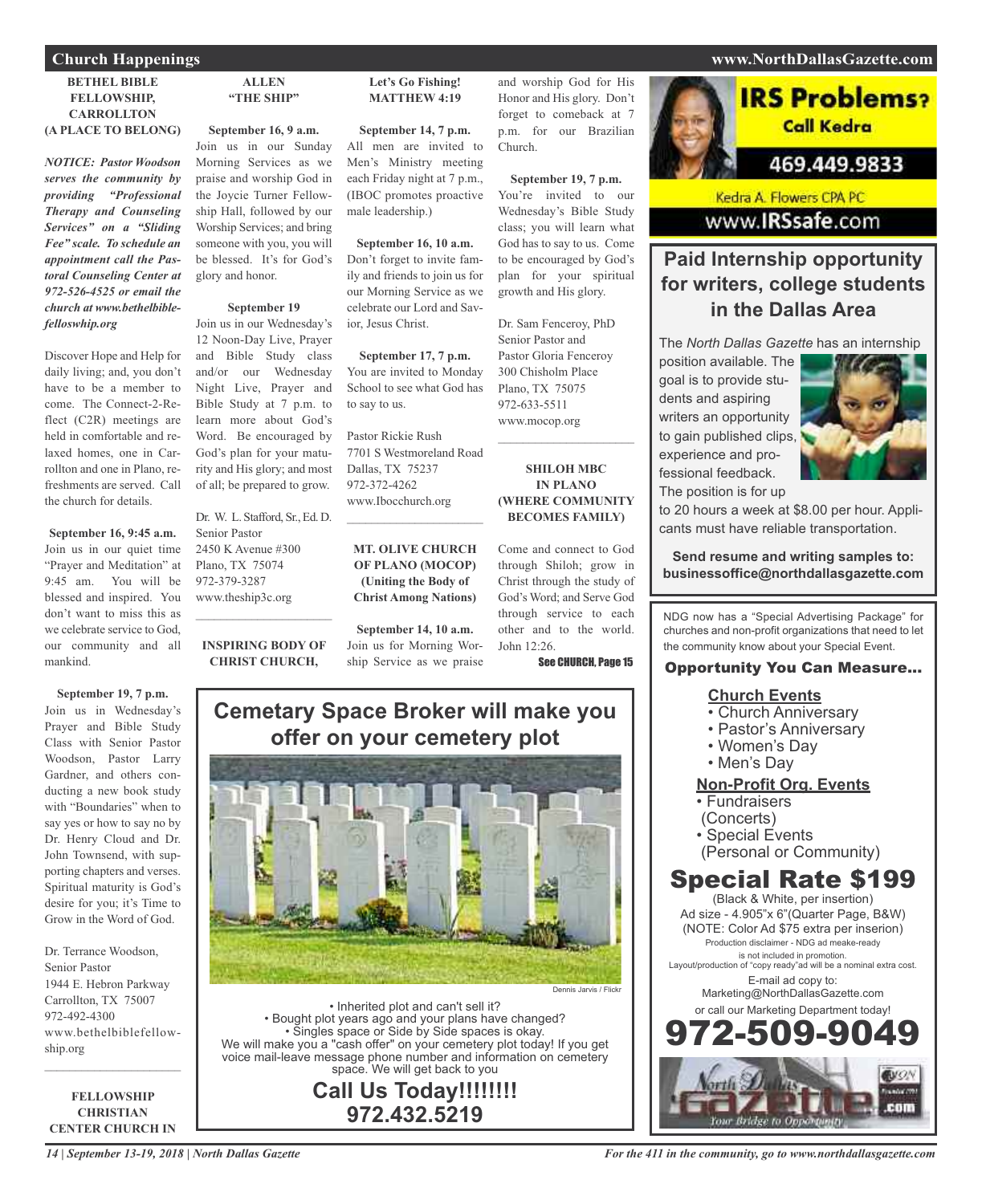need and gives liberally, multiply the seed you have sown and increase the fruits of your righteousness and labors, for God's glory, in the name of Jesus you must

Pasto - Richie G. Tuere

761 S. W. Amerikal Rd. **Luther TX 75297 DTACTA PREALISOR STATE OF THE REAL PROPERTY** 

pray.

Rent it now with the right (but no obligation) to purchase it in the future. Call us to learn about the Lease with purchase option program.

God is able to make all grace abound toward you, that you, always having all sufficiency in all things, may have an abundance for every good work. May God, who supplies all your

> Not quite ready to

> > buy a home?



*Send email to: businessoffice@ northdallasgazette.com to sign up for Sister Tarpley's weekly electronic newsletter.*

*"But after the men were healed, God told Joshua, 'Today I have rolled away the reproach of Egypt from you'"* (**Joshua 5:9**).

God is calling thousands of people out of Egypt, out of their old lives of bondage. He's calling them to become new people, living out His plan for their lives in the Promised Land, a land flowing with milk and honey. God wants Christians to take their places in the financial marketplace, the corridors of commerce, the capitals of information and entertainment, and the halls of government.

When the people of Israel crossed over the Jordan River and set foot upon the land of promise, God told

## Joshua to make flint knives and revive a ritual that had fallen into disuse (circumcision.) The rite of circumcision, of course, is the surgical removal of the foreskin (prepuce) of the penis. This rite was established as a sign of God's covenant with Abraham in Genesis 17, but it had not been practiced during the 40 years that Israel wandered in the wilder-

ness before reaching the Promised Land. Joshua obeyed God's command and had all the Israelite men circumcised at a place they called Gibeath Haaraloth (a rather graphic name that means "hill of foreskins".)

The rite of circumcision is painful, bloody and personal, and the Israelite men were incapacitated until the wound had healed. With the removal of the foreskins, the men of Israel became a new and different people. They were no longer slaves of the past; they were free people with a future. It was time to put

turity and growth; it's all for His glory and His honor. We are, "Growing in Christ through the study of His

Our church ministries offer opportunities for motivation and growth; join us and see. Be blessed of the Lord.

Dr. Isaiah Joshua, Jr. Senior Pastor 920 E. 14th Street Plano, TX 75074 972-423-6695 www.smbcplano.org

aside the old way of life and the evil and idolatry that to put Egypt behind them and enter the Promised Land with confidence and power.

The people of Israel would go on to fight 39 major battles before the Promised Land came under their control. The Israelites couldn't compromise with

was in the land. God told them to destroy it. As believers, we will always be in a battle against evil until the war is won. God has designed a bright future for us - and it's ours if we accept His calling and cling to Him as He reshapes us and remakes us.



**Dropping past things**

*The Bradford Ross family, (L to R): Nicholas, a graduate of University – Tyler; Brooke, a graduate of Spelman College - Georgia; Janet, the birthday lady and Brad celebrating Janet's birthday, 09-06-2018*



to Pastor Sar

Fri 5:25pm 5:30pm

Call Pastor Sam Sun, 9:00pm-10:00pm<br>103.7 FM THE WORD





Worship Times: 8 and 11 a.m. Sunday School: 9:45 a.m. Mid-week: Wednesday at 7:00 p.m. Youth Church: Every 3rd, 4th, and 5th Sunday at 10:45 a.m. AWANA: Wednesday at 6:30 p.m. Contact Information: 972-423-6695 www.smbcplano.org

## **CHURCH,** continued from Page <sup>14</sup>

Word."

### **September 16,**

You are invited to join us for our Men's Day Program in our 8 am and/or our 11 am Worship Services. Sunday School will start at 8:30 a.m. We would love to have you at all our worship services.

### **September 19,**

You're invited to our AWANA Registration at 6:30 pm and our Wednesday's Bible Study to learn more about God's Word. Come and be encouraged by God's plan for your ma-



North Dallas Gazette takes a moment to reflect on the past with **Historical Perspectives from Sister Tarpley** Hear what it was like growing up in <sup>a</sup> very different Dallas when Booker T. Washington was <sup>a</sup> black school. Sister Tarpley graduated frm there and went on to college and later became a city councilmember in Carroll

*For the 411 in the community, go to www.northdallasgazette.com*

*September 13-19, 2018 | North Dallas Gazette | 15*